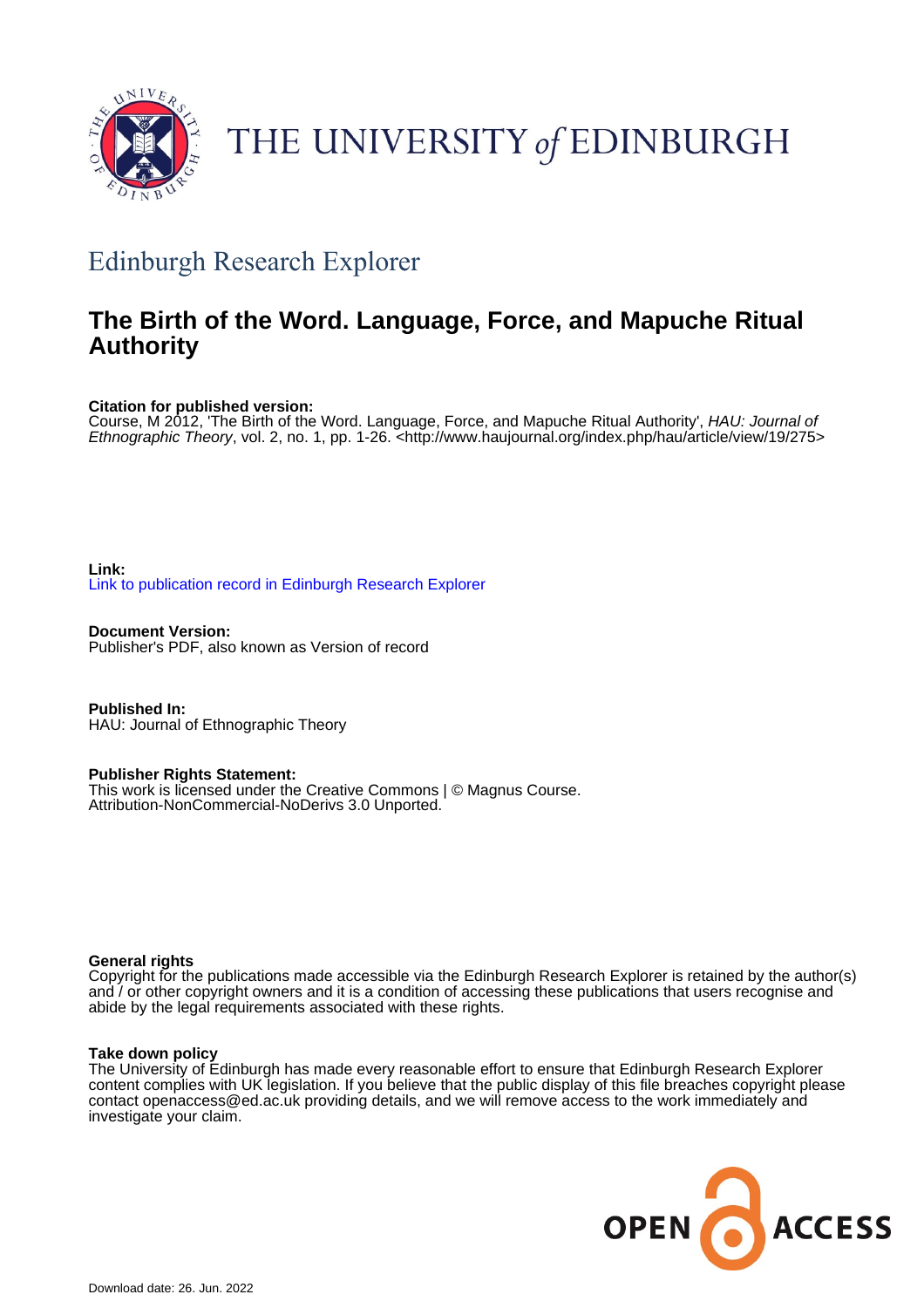

## The birth of the word Language, force, and Mapuche ritual authority

Magnus COURSE, University of Edinburgh

This paper seeks to employ rural Mapuche ideas about language to cast new light on the nature of agency and authority in lowland South America and elsewhere. Through ethnographic analysis, I demonstrate the need to account for the roles of priest, chief, and shaman—all present in the Mapuche *ngillatun* fertility ritual—from the perspective of their differential modes of relating through language. For language, as understood by rural Mapuche, emerges not solely from the intentions of individual speakers, but equally from the force—newen—constitutive of all being. Priests, chiefs, and shamans all seek to align themselves through speech to this force which instantiates itself through them. Such an observation forms the basis of a critique of both Clastres' understanding of the relationship between chiefs and language, and of the recent post-humanist rejection of the so-called "linguistic turn."

Keywords: language, ritual, authority, Mapuche, Amerindian

Language speaks, not Man Martin Heidegger

Why does careless speech run the risk of "tempting fate"? What is it about voicing an utterance, which makes that utterance flee from us, irrevocably lost? Why should the mention of tenuous hopes or fears lead us to seek reassurance through "touching wood"? These minor practices of everyday caution, so minor as to be barely perceptible to consciousness, suggest an implicit recognition of what could be called an "excess force" of language, of our control of language being somewhat less complete than is often assumed to be the case.<sup>1</sup> Such practices of caution remain, for the most part, peripheral to the language ideologies dominant in the Western world, running contrary to an overwhelming emphasis on language as the unproblematic encoding of a speaker's intention. Yet among rural Mapuche people in southern Chile this emphasis is at least partially reversed; utterances are but tenuously connected to the intentionality of their speakers, and are understood

 $\overline{a}$ 1 This "excess force" differs from both "illocutionary" and "perlocutionary" forces in its autonomy from a speaker's intention (Austin 1962).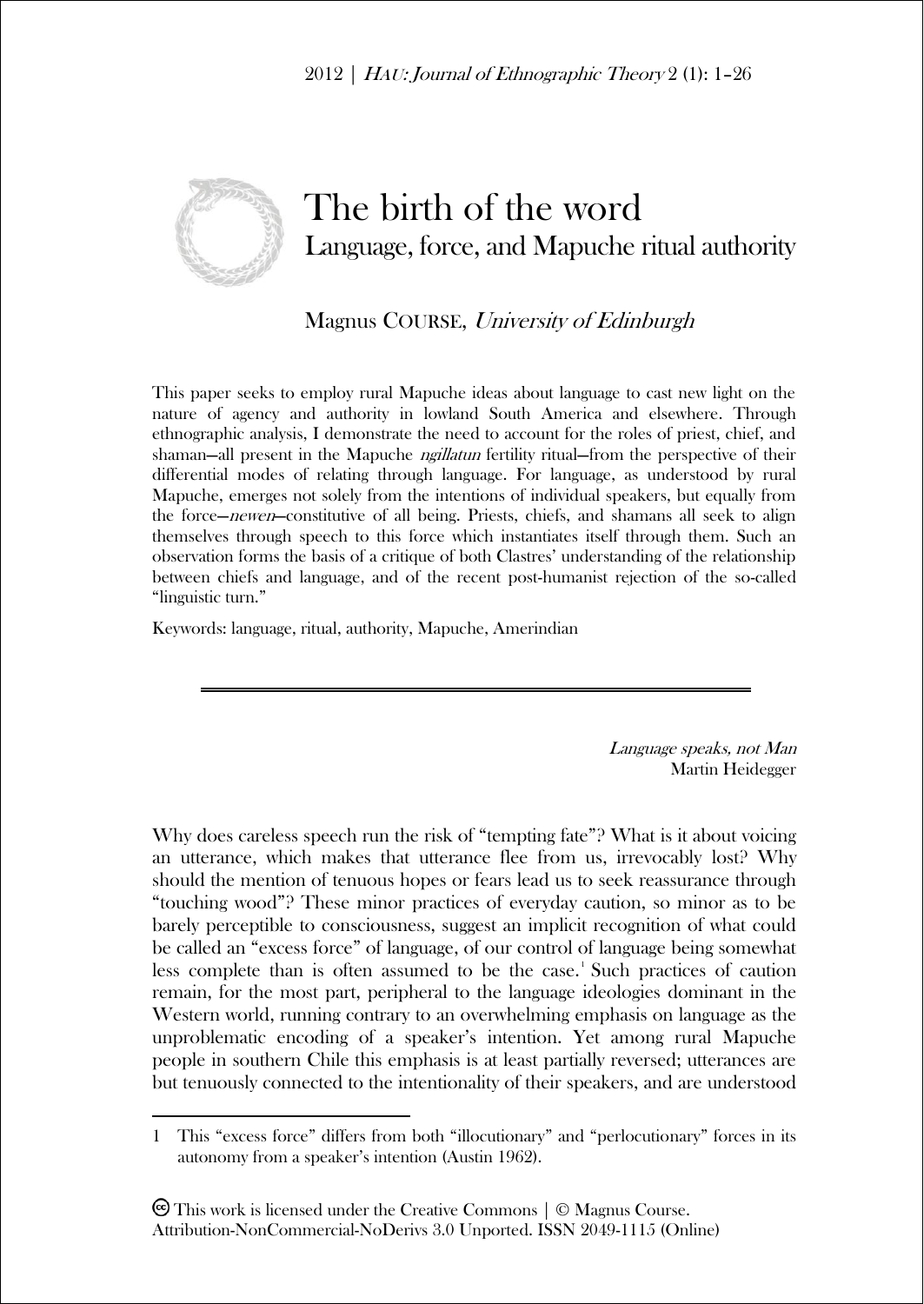to be equally saturated with an autonomous force of their own, a force which is continuous with an ontology of force constitutive of the Mapuche world.

In this essay, I seek to explore this "excess force" of language, its connection with a Mapuche ontology of force, and its fundamental role in the constitution of ritual authority in an otherwise staunchly egalitarian society. In doing so, I will turn again to the debates sparked by Clastres' famous arguments about chiefs without power, to analytical distinctions between shamans and priests, and finally, to current anthropological concerns with post-humanism and the agency of nonhumans. Put simply, my argument is that a very particular understanding of speech as an "actant" (cf. Latour 1993) is mobilized metalinguistically to describe the relation between the ritual priest, the "Master of the Word," and the immanent force of the world (*newen*), manifest in the "word" (*dungu*), which flows through him. For in the Mapuche context, the excess or potentiality of language is of a kind, or continuous with, the essential force of which all things are instances. For such an argument to make sense, we must rethink and relocate both the force of language and the force of authority, and in so doing I hope to cast new light on the relationship between the two.

In the Mapuche context, both language and authority are underpinned by, and emergent from, what local people describe as "force" (newen), a force constitutive of all beings. The concept of "force" in the Western tradition has a long and particularly complex intellectual genealogy going back to Aristotle, but much of its use in more recent continental philosophy has its roots in the writings of Friedrich Nietzsche. Much of the thought initiated by Nietzsche's initial reflections on a world composed of forces seems to have subsequently bifurcated into discussions of, on the one hand, oppressive "power," and on the other, redemptive "agency." Indeed, anthropology as a discipline has frequently understood itself to be in the business of critiquing the former through locating the latter, framed by an "unspoken ethic that stresses the value of human self-determination" (Keane  $2003: 224$ ). Thus one of the chief diagnostics in anthropological attempts to locate "power" has been through identifying agentive resistance (Abu Lughod 1990). Yet recently a growing number of writers have, either explicitly or implicitly, been drawing the previously opposed categories of power and agency back together, to explore the ways agency can be understood as much as an alignment to power as resistance to it. The assumption of resistance as key or even sole indicator of agency seems to be inapplicable to many societies and belies its roots in a firmly Christian genealogy of the liberatory self. As Saba Mahmood has pointed out, agency may just as likely be manifest in a controlled and willed submission to power rather than resistance to it (Mahmood 2001). Force, both in its theoretical dimension and as locally understood by Mapuche people, cannot be reduced to either power or agency; it is rather the very stuff from which both emerge.

My intention in this essay is neither to review these debates nor, directly, to try to provide an account of what "agency" or "authority" might be from a Mapuche perspective, but rather to explore how language may serve as an alternative means of asking precisely such questions. Studies of the relation between language and agency have a long genealogy, but of particular importance for the approach I take

<sup>2</sup> A key question is whether such "self-determination" is understood as being individual or collective (cf. Viveiros de Castro 2003).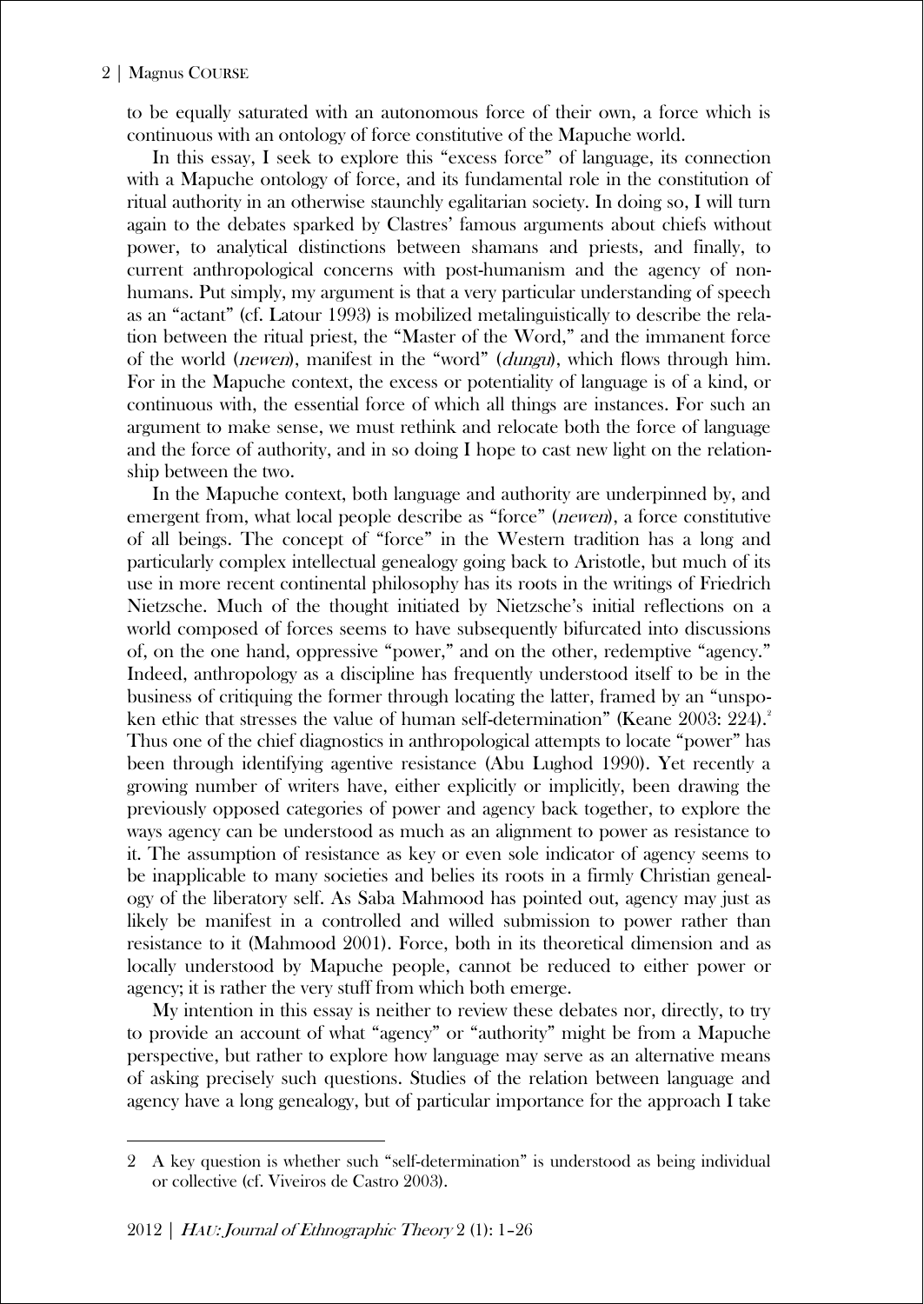here is Michelle Rosaldo's critique of the assumption of individual intentionality as the root of every utterance, and her insistence that "the understanding of linguistic action always, and necessarily, demands much more than an account of what it is that individuals intend to say" (1982: 229). This challenge, of accounting for what Du Bois has called "meaning without intention," is central to my argument here  $(1992: 48).$ <sup>3</sup> I begin the essay with an account of the great *ngillatun* fertility ritual and the organizational structure from which it emerges. Through a subsequent exploration of both Mapuche language ideology and the ontology of force in which it is rooted, I utilize the force of language as a diagnostic for the different kinds of authority wielded by the figures of priest, shaman, and chief. In doing so, I seek to expand on Clastres' fundamental insights through extending his sociological analysis to one which takes Amerindian metaphysics into account.

#### Ngillatun at Panku

For rural Mapuche people living in isolated homesteads between the Pacific Ocean and Lago Budi in southern Chile, the great *ngillatun* ritual held every two years is one of very few instances in which they appear to one another as members of anything that white Chileans (winka) might recognize as "society," as being purposefully aligned with their fellow che or "true people" in a particular relation to the world. It is perhaps for this reason that outside observers have, for at least five centuries, been insistent about the importance of ngillatun to continued Mapuche autonomy. <sup>4</sup> While early colonial chroniclers were divided between seeing *ngillatun* as a form of devil worship or as a form of latent Christianity, all agreed that *ngillatun* offered one possible solution to the problem of how an acephalous and egalitarian people could nevertheless achieve a level of coordinated integration sufficient to inflict a humiliating military defeat on the Spanish and remain independent for a further three centuries. Contemporary anthropological accounts, too, give *ngillatun* a central role, thus according to Foerster, "in Mapuche society, it is rituals alone which are capable of structuring wider social aggregates" (1993: 112). The literal meaning of the term *ngillatun* is "to request," but it is used almost exclusively to refer to the ritual in which people offer their thanks to the supreme deity Ngenechen for past providence and request continued providence for the future. However, any understanding of ngillatun which limits itself to ritual practice omits much of what is most important about *ngillatun*, for its

 $\overline{a}$ 3 See also Duranti (1992) and Ochs (1988) for further critiques of intention-based theories of meaning. The problem is not with the idea of intention per se, but with the implication that it underlies all instances of language use (cf. Du Bois 1992). See Kockelman (2007) for a different approach to a similar problem.

<sup>4</sup> Colonial accounts include Valdivia ([1606] 1887); González de Nájera ([1614] 1889); Núñez de Pineda ([1673] 2003); Rosales ([1674] 1989); and Quiroga ([1690] 1979). Ethnohistorical accounts based on these sources include Bengoa (2002); Boccara (1998); Zavala (2000); Dillehay (2007); Foerster (1996); and Zapater (1998). Anthropological analyses of *ngillatun* start in the early twentieth century and include Guevara (1908); Robles ([1910] 1942); Augusta ([1910] 1991); Latcham (1924); Titiev (1951); Hassler (1979); Faron (1964); Casamiquela (1964); Dowling (1971); Alonqueo (1979); Barreto (1992); Foerster (1993); Pereda and Perrotta (1994); Schindler (2006); Bacigalupo (2007); and Dillehay (2007).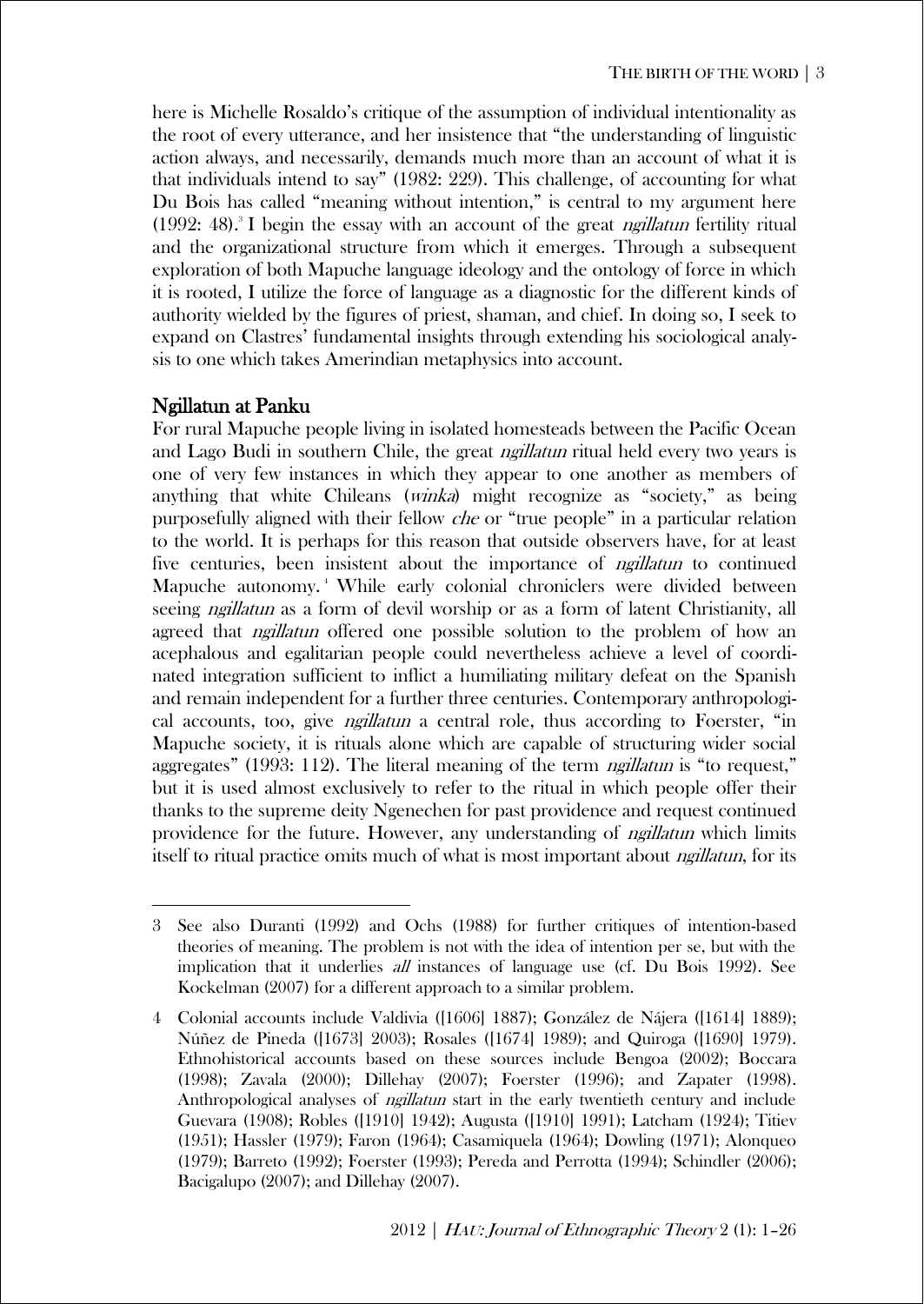relevance must be sought as much in Mapuche ideas concerning the organization of the ritual as in the ritual itself.

Perhaps not surprisingly for a ritual complex which stretches from the Pacific Ocean to the Argentine pampas, there is a great deal of diversity in the forms which *ngillatun* takes, not least in the name by which it is known: in Argentina it is more commonly referred to as *kamarikun*, while in Chile the terms *rewetun*, kawin, and *llellipun* are all used, although *ngillatun* is by far the most common. Ngillatun vary in terms of scale, from several thousand participants in the communities near Temuco in southern Chile, to less than thirty in the Pewenche communities of the high Cordillera. The form of the ritual also varies widely: in most cases it is framed as a meeting between "host" and "guest" congregations, in smaller *ngillatun* however, there is no such distinction. In content, too, *ngillatun* varies greatly. In some cases, the "Ostrich dance" (choyke pürün) is central to the ritual, while in others it is completely unknown. One of the most significant variations, and one to which we shall return, is that in some places shamans (machi) are the primary officiants of the ritual, while in others they are completely absent or even prohibited from the ritual grounds.

Nevertheless, despite this diversity of scale, form, and content, there are certain key features which allow us to speak of a single ritual complex: firstly, *ngillatun* is always described by participants as being directed primarily as an act of thanks towards Ngenechen; secondly, this communicative act is always expressed through ritual prayers of specialized orators; thirdly, ngillatun always involves a sacrifice of some sort which takes place at a central altar; and finally, the space around the altar is always purified through *awün* ritual circuits often on horseback, but sometimes on foot. Mapuche people themselves are aware of this diversity of ngillatun, as even the ritual held in neighboring congregations may differ from their own in important regards. Nevertheless, people insist that despite the diversity of forms taken by ngillatun across Mapuche territory, it always amounts to much the same thing: the establishment of a relation with Ngenechen. It is in this light that I want to suggest that although the specific ethnographic data I present here are valid only for the ngillatun at Panku, the broader arguments I seek to make about the relationship between language, force, and hierarchy have relevance throughout Mapuche territory and beyond.<sup>5</sup>

#### The ritual itself

 $\overline{a}$ 

My focus in this paper is not on the *ngillatun* ritual itself, but rather on the organizational structure from which it emerges. Nevertheless, a brief account of the ritual is necessary to highlight certain continuities and discontinuities between its organizational stage and its realization.<sup>6</sup> Each *ngillatun* is held by a ritual congregation known as a rewe. This congregation is defined primarily by residence, although at the boundary between rewe some overlap allows for personal choice.

<sup>5</sup> The congregation of Panku is composed of the communities of Piedra Alta and Isla Huapi in Chile's Novena Región where I carried out a total of twenty eight months fieldwork, from 2001–2003, 2007, 2009, and 2010.

<sup>6</sup> The description provided here is based upon my participation as a host in the ngillatun at Panku, the congregation in which I lived, and also on observations made as a guest at ngillatun held in Malahue, Huillio, and Romopulli. A more complete analysis of the ritual itself can be found in Course (2011).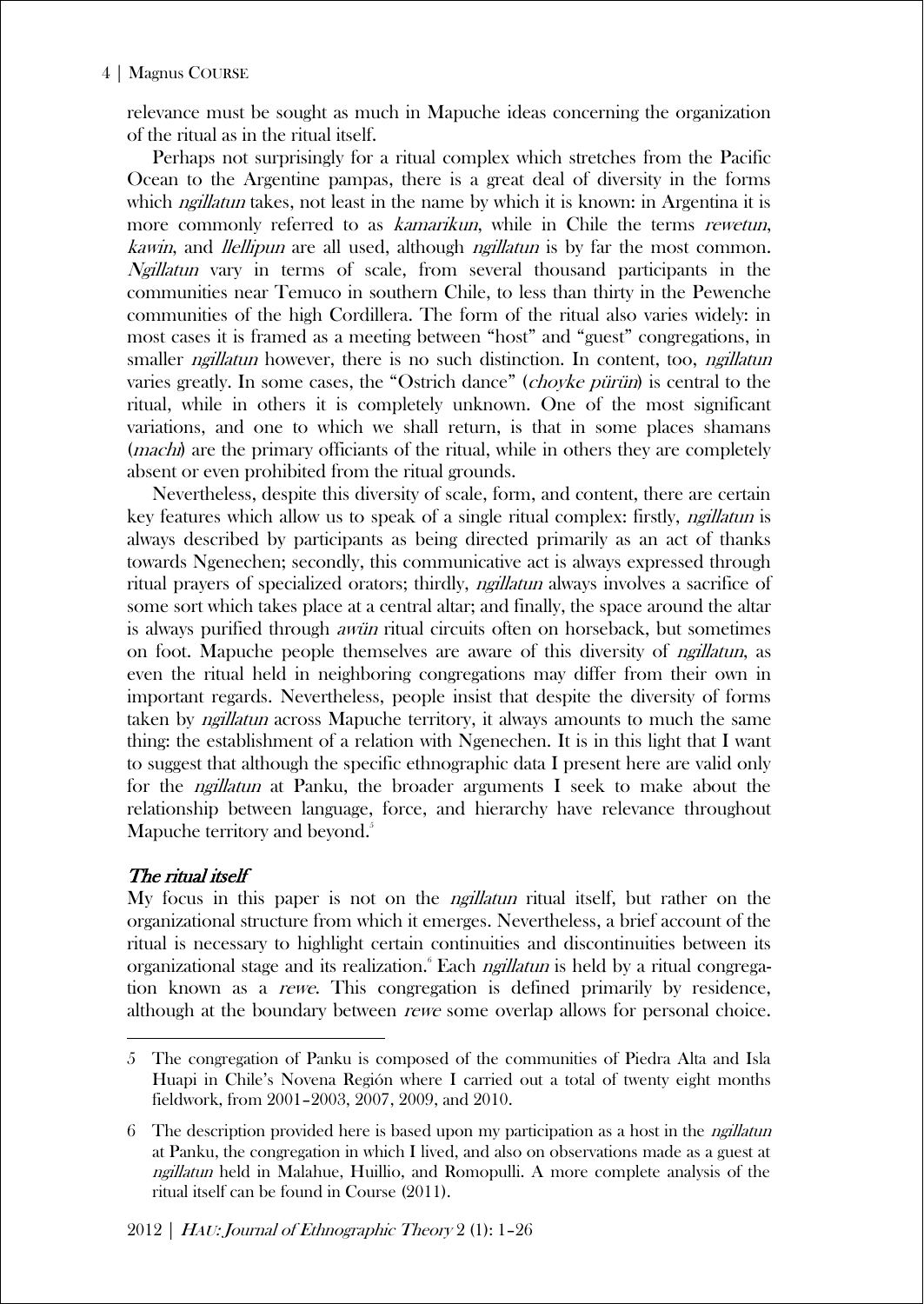The term *rewe* also refers to the ritual field itself as well as the primary altar in the centre of the field. The congregation which encompasses Piedra Alta and Huapi is known as Panku, a name shared by people, place, and the huge rock in the sea which overlooks the ritual field. Each congregation is twinned with a neighboring congregation, and the two alternate between occupying the roles of hosts and obligatory guests (mütrüm, literally "called ones") for each other. Thus when ngillatun is held at Panku, the people of the neighboring congregation of Weycha serve as obligatory guests, while the following year when the *ngillatun* is held at Weycha, the congregation of Panku will fulfill this role. Most people in attendance at a ngillatun will be neither hosts nor obligatory guests, but rather koye, "uninvited guests" from other neighboring areas.

Strictly speaking, the term *ngillatun* refers solely to the explicitly ceremonial part of a wider event which local people refer to as kawin, meaning simply "celebration." Kawin encompasses both the exchanges of hospitality between hosts and guests around the periphery of the ritual field, as well as the prayers, dances, and sacrifices offered to Ngenechen in the centre of the ritual field, which constitute the *ngillatun* proper. Upon arrival at the field, each participating host family sets up a small shelter in which to offer hospitality to guests. The shelters combine to form a U-shape facing westward towards the rock of Panku in the Pacific Ocean, although a space is also left open towards the East, the direction in which the prayers to Ngenechen are offered. For the entirety of the day, hosts will be attending to guests in their shelters, occasionally taking time to participate in the ceremonial dancing and prayer which forms ngillatun itself. The events of ngillatun itself are basically a series of parallel exchanges between hosts and guests, who then come together to act as one with regards to Ngenechen. Thus an initial set of dancing, greeting, and sacrifice is offered to the *mütrüm* obligatory guests, before hosts and guests combined offer their dancing, greeting, and sacrifice to Ngenechen. These various stages of *ngillatun* are too complex to provide anything more than the briefest of overviews here, however a key point relevant to the argument I wish to advance in this essay is that the central stages of the ritual greeting, sacrifice, and reciprocation—are isomorphic with the elaboration of social relations in everyday non-ritual contexts, and in the hospitality proffered in the kawin celebration surrounding ngillatun. A host will approach his guest, greet him, offer him a plate of meat which is explicitly referred to as a "sacrifice," and then leave in the expectation that this act of provident hospitality will be reciprocated the following year. In this sense, *ngillatun* is fractal: the same structure is repeated at different levels of scale.

#### The birth of the word

 $\overline{a}$ 

The need for a *ngillatun* to be held is made apparent through a series of events which lead the two chief ritual organizers or priests (*ñidol ngenpin*) to meet and put in motion a particular chain of communicative events. This emergence of a will to hold ngillatun is referred to as the "birth of the word," referred to in local Spanish as *el nascimiento de la palabra*, and what is being transmitted in these communicative acts is known simply as the "word" (dungu). Dungu is a highly polysemic term which can also mean "thing" or "event." I translate it here as "word" as in this context, local people translate it with the Spanish term *palabra*.<sup>7</sup>

<sup>7</sup> See Golluscio (2006) for further discussion.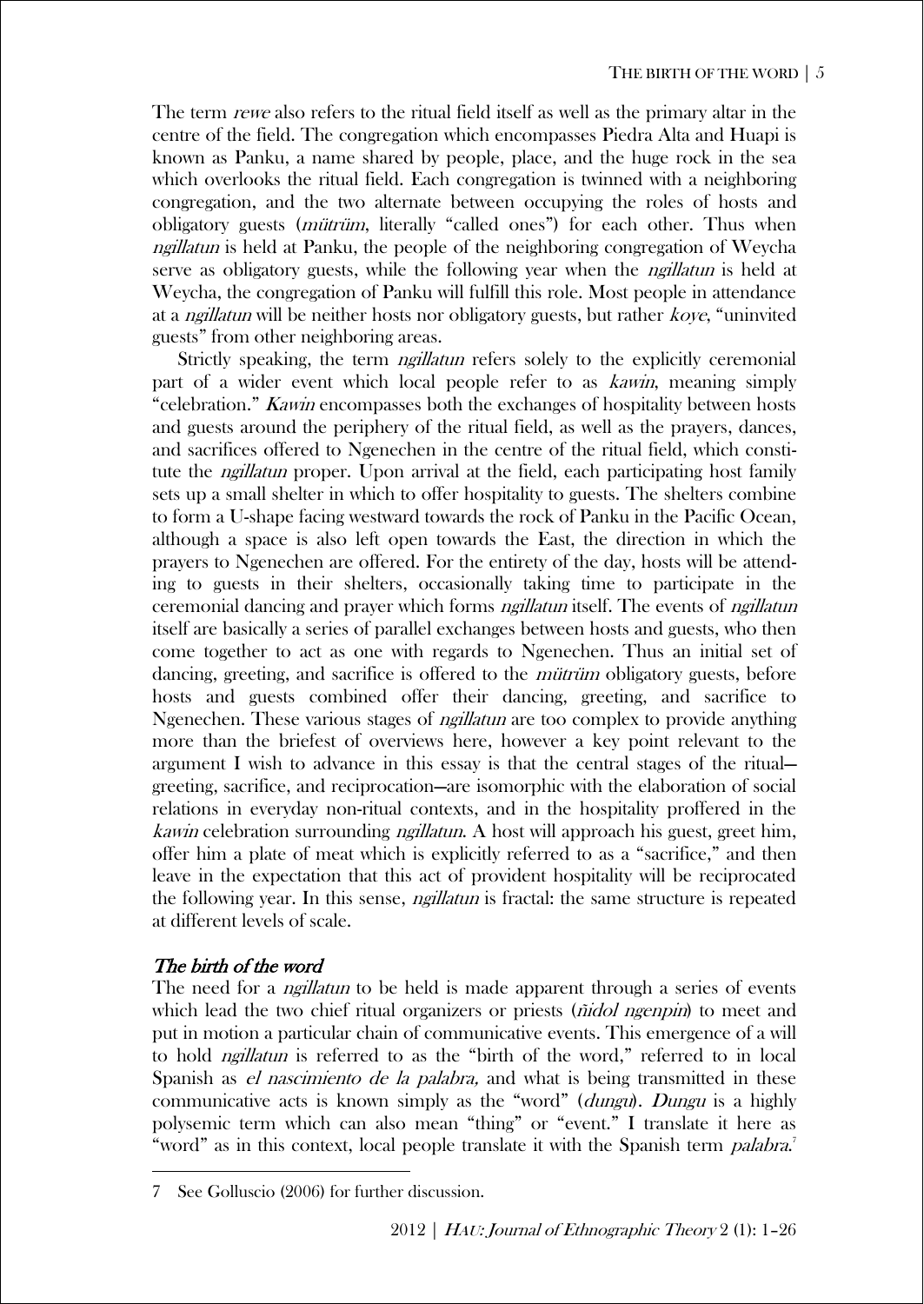The term *ngenpin* means literally "the Master of the Word," although as we shall see further on, the term "master" (*ngen*) bears very different connotations to what we might expect. Both *pin* and *dungu* mean "word," and in some areas *ngenpin* are indeed referred to as ngendungu (Alonqueo 1979: 28). The events which lead to the birth of the word are multiple, but include dreams, visions, and the bellowing of a great black bull (kürü torü) emerging from a heavy sea fog (*madkan*). The subsequent passage of the word is envisaged as a huge circle which encompasses the entirety of the ritual congregation. While one "Master of the Word" sets off in a southeasterly direction, the other sets off towards the North. The word is then conveyed to *inalechi ngenpin* or "subordinate Masters of the Word" who are frequently the same men who occupy the role of *lonko* or "chiefs" for extended patrilineally-based families sometimes referred to as *lof*. These men in turn convey the word to further inalechi ngenpin as it continues its circuit around the spatial bounds of the ritual congregation. Eventually the two paths of the word meet at Maiai, the most easterly point of the congregation of Panku, and the word has thus completed its circle. The word has now emerged fully, and all of the relevant organizational structures and relationships of *ngillatun* have been activated.

It is important to point out that the word cannot be reduced to a specific utterance. The semantic content being passed along the chain—the date of ngillatun—is already common knowledge, as it is the same every year. Furthermore, in most cases, it is neither the primary nor subordinate Masters of the Word who actually convey the word but rather a messenger (werken), usually a man's eldest son. In other words, there is nothing immediately or obviously "linguistic" about the word. This begs the question of whether language should be an appropriate idiom with which to describe this word circulating between ngenpin priests and thereby constituting Mapuche ritual hierarchy. What control over the word do priests have to justify being called its "masters"? Does the relation between Master and word correspond to that between speaker and utterance? To answer any of these questions, we must begin by exploring Mapuche ideas about language.

#### Mapuche language ideology and the "force" of language

In rural Mapuche life, language constitutes one of the principal means through which one can come to know others. A variety of formal speech genres such as chalintun (greeting), pentukun (statements about the health of one's kin), and nutramtun (reciting of life history and genealogy) allow speakers to locate themselves in social space and position themselves vis-à-vis their interlocutors. These discursive techniques of transmitting knowledge about persons continue even after death in the *amulpüllün* biographical funeral discourses which serve to "complete" (dewman) knowledge of the deceased and allow their spirit to move on (Course 2007). Yet despite (or perhaps because of) the central role accorded to language in coming to know others, there is a high degree of skepticism and anxiety about both the possibility of ever truly knowing another person and about the reliability of language in achieving this goal. These two issues—the possibility of knowing others and the nature of language—are distinct, but closely related problems in Mapuche life.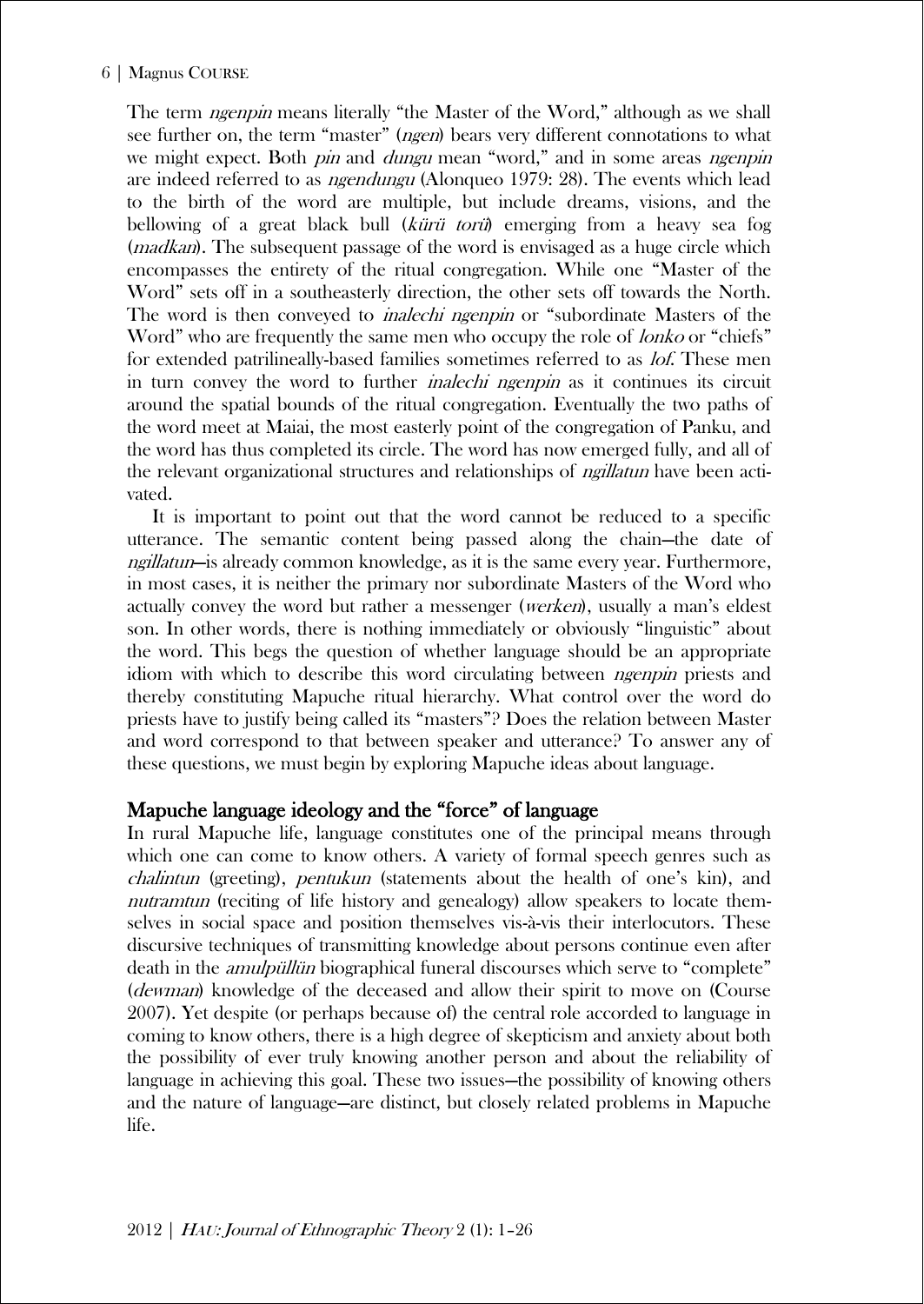#### The opacity of others

 $\overline{a}$ 

The limits to fully knowing others are often expressed by rural Mapuche people in statements to the effect that only a person themselves has full access to their thoughts and thus to the proper course of action in any given situation. This "opacity of other minds" (Robbins & Rumsey 2008) leads to a general reluctance to speculate on the intentions of others, and even to give advice (*ngülam*) to others as "it is one alone who knows" (cf. Golluscio 2006). When advice is sought, it is usually requested from close patrilineal relatives who are understood to constitute more of a known entity due to being of *kiñe küpal* ("one descent"), a form of knowledge premised neither on thought nor language, but rather on corporeal similarity.<sup>8</sup> Even self-knowledge is seen in certain contexts as problematic. Thought (rakiduam) is often described as having an existence apart from the self, thus it is common to hear people say not only, "*ñi rakiduam pienew...*" ("my thought said to me ...") but also, "*ñi rakiduam koylatuenew...*" ("my thought lied to me ...").

These doubts about the possibility of fully knowing others, and the question of why this might be a problem, have to be understood in the context of the highly atomistic and individualistic nature of rural Mapuche life.<sup>9</sup> People live in widelydispersed homesteads, and collective activities (of which *ngillatun* is by far the most important) are few and far between. The extent of this spatial dispersion maps on to a Mapuche understanding of the relation between person and 'society' (cf. Stasch 2009). What have previously been described as social aggregates or corporate groups in Mapuche society are, I would argue, locally understood as simply the effects of individual social action (Course 2011). Furthermore, the Mapuche conceptualization of what it means to be a "true person" (che) emphasizes a continual project of centrifugal self-creation through the establishment of relations with non-consanguineal others, a process which leads to continually increasing differentiation, even from one's own consanguineal kin. Thus, paradoxically, the more social relations one enters into, the greater the possibility of a certain solipsism as one becomes increasingly singular and differentiated.<sup>10</sup>

<sup>8</sup> It is perhaps worth noting that while for the Melanesians described in Robbins and Rumsey's collection, the problem appears primarily to be one of knowing others' minds, for Amerindians the problem is as much, if not more so, one of knowing others' bodies. As an increasingly influential body of work on Amerindian "perspectivism" has sought to establish, what is shared across all entities is "culture" of which "mind" is one manifestation, while it is the "body" which differentiates and thus constitutes the location of the epistemological problem. See for example Viveiros de Castro (1998) and Vilaça (2005).

<sup>9</sup> By describing rural Mapuche society as "individualistic," I am certainly not seeking to locate it within Western "individualism," an ideology with a quite different historical genealogy (Dumont 1985, Mauss [1938] 1985). Rather, I am suggesting simply that groups are effects of persons rather than the other way around, an argument I have advanced at length elsewhere (Course 2011).

<sup>10</sup> This "solipsism," the attempt to connect across subjectivities is, in some contexts, encompassed by the inverse problem, that of avoiding relations perceived as already given. People thus worry about mistakenly entering into discourses with beings which turn out to be other than "true people". Rural Mapuche thus face both what Viveiros de Castro has described as the "Western problem" of connecting and the "Amerindian problem" of separating, simultaneously (2004: 476). See Course (forthcoming) for an elaboration of this point.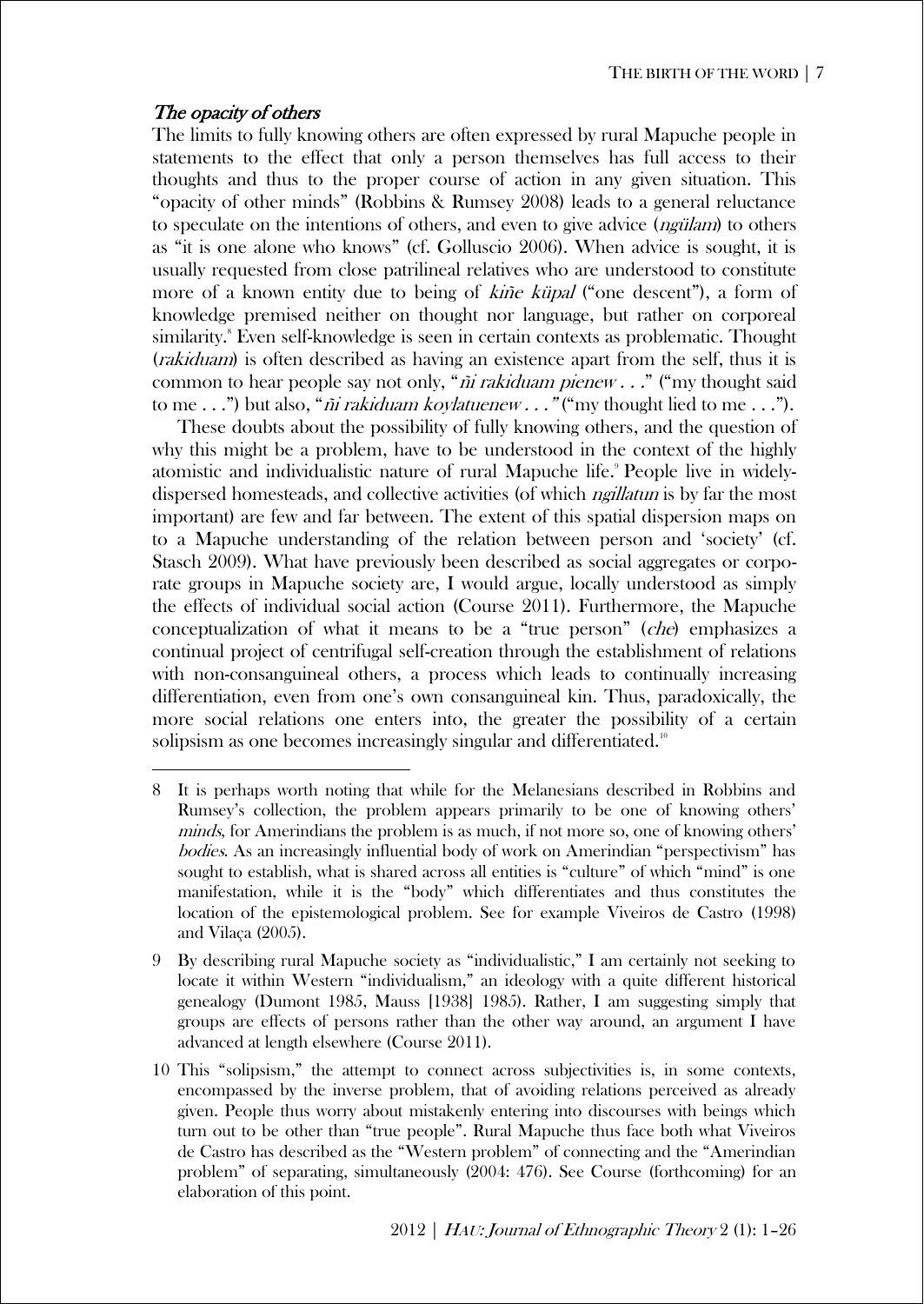$\overline{a}$ 

#### The otherness of language as "force"

Language, along with conviviality and commensality, is one of the means by which Mapuche people seek to address this specter of solipsism inherent in their view of person and society, and thus come to understand and create relations with others while simultaneously becoming ever more different from them. This occurs through the formal speech genres mentioned above, but also through the sociability of everyday conversation (nutramkan) in both Mapudungun and Spanish. Yet language itself is simultaneously understood to be an intrinsically problematic phenomenon, not just because people are prone to misrepresent the discourse of others through lying (koylatun), but more importantly because, as I shall go on to explore, speech itself is understood to be saturated with an excess of force (newen) which ultimately distances every utterance from the control of its speaker. My intention here is certainly not to argue that rural Mapuche people have a wholly negative or fatalistic attitude towards language. In addition to the positively valued establishment of social relations afforded by the formal speech genres mentioned above, people take great pleasure in the aesthetic and creative potential of language: jokes, riddles, stories, and songs are all central to the richness of rural Mapuche life. An example which I have explored in detail elsewhere is that of personal song (ül) in which the iterability of language allows for a virtual iterability of subjectivity, as singers come to revive the subjectivities of long dead composers through singing their songs (Course 2009). The key point is that Mapuche ideas about language place people in a paradoxical situation in which one must create oneself through language, while at the same time understanding language as characterized by an excess of force only ever partially within one's control. It is to this excess "force" of language that I now turn.

Like many, if not most, places in the world rural Mapuche life is rife with gossip and rumor. Both men and women may be participants in, and victims of, these discourses, but women in particular are prone to be victims of malicious gossip due to the virilocal norm which means they live away from their consanguineal kin among strangers. Much gossip concerns things somebody might or might not have said, greetings avoided, slights perceived or intended, and so on. It is often not long before such perceived slights are reformulated in an idiom of witchcraft (kalkutun). This possibility leads people to be especially aware of the iterability of every utterance, and the distinct possibility that subsequent iterations will bear little resemblance to the intent of the original speaker.<sup>11</sup> In short, people are hyperconscious of the fact that what is meant plays only a small role in what is understood. This disparity or "gap" between the two—the "excess" or "superabundance" of semiotic potential in language—is partly located in the ill-will of others to misrepresent for their own ends, but is also understood to be an endemic quality of speech itself. <sup>12</sup> For even without purposeful misrepresentation by others,

<sup>11</sup> The unreliability of speech is itself encoded metalinguistically in the frequent use of the evidential suffix— $\ddot{u}$ rke—to mark events which the speaker knows only through speech, rather than having witnessed firsthand. This evidential distances the speaker from any commitment to the reported event's veracity and thus places its epistemological status in question. When speaking Spanish too, speakers premise such events with the ubiquitous "Se dice que  $\dots$ " ("It is said that  $\dots$ "). See Hill and Irvine (1992).

<sup>12</sup> While what could be described as the fundamental otherness of language central to Mapuche language ideology is at odds with Western folk theories of language, and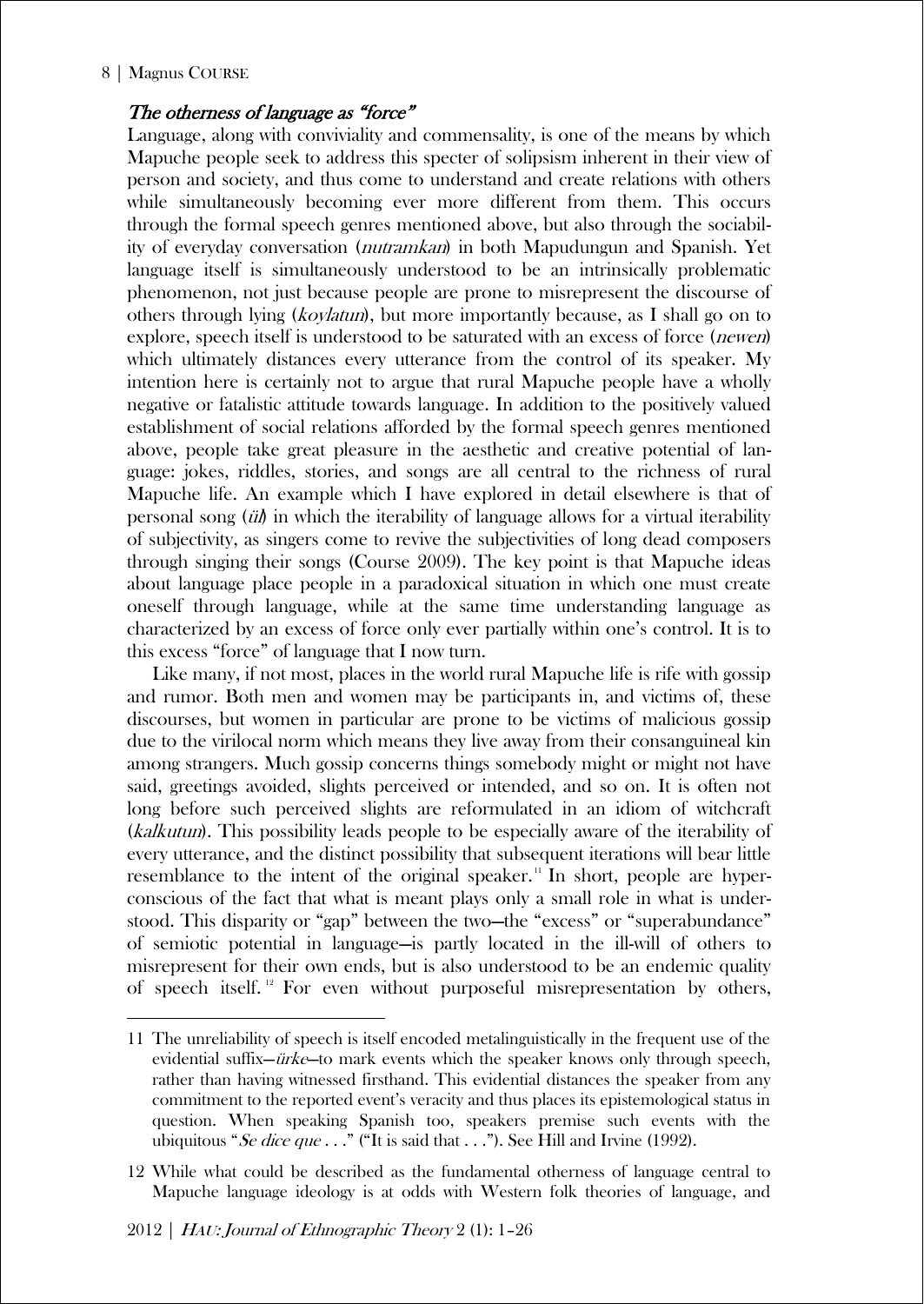language bears a force beyond that of a speaker's intent. As my comadre María cautioned me frequently, "speech has force" ("dungu niey newen"), and this force is distinct from the speaker and frequently beyond his or her control.

According to Mapuche people, language has the capacity to effect results irrespective of the speaker's intent, thus simply to voice an undesirable outcome can bring it into being. The ill and the young are particularly vulnerable to this kind of careless speech, in which voiced concerns may very easily become realized through their very vocalization. Thus one should never mention the possibility of death with regards to a seriously ill person, nor should one mention any possible defect or abnormality with regards to a newborn child. To do so would run the risk of effecting the unwanted result. This conceptualization of the "force" (newen) of language is not restricted to accidental use, but forms an integral part of ideas about what could be called "magical" speech: curses, blessings, requests for permission to spirits, and so on (cf. Tambiah 1968). Language is neither personified, nor is its excess force understood to originate in some other agent; rather, it is itself understood as a process manifesting "nonconscious intentionality," an idea which will become clearer as we further explore Mapuche notions of force. From a Mapuche perspective then, language is something upon which speakers have at best a tenuous grasp. Their intended meanings are frequently subject to the malicious misrepresentations of others, but more significant than this is the "force" perceived to be intrinsic to language itself.<sup>13</sup> To speak (*dungun*) is to try and align this force to one's communicative or pragmatic intentions, while bearing in mind that any alignment of what is intended with the ultimate consequences of each utterance is at best contingent and partial.

#### Newen and the "will to power"

<u>.</u>

This understanding of language as force is central to the argument I wish to advance in this essay, so a necessary step is to explore more thoroughly what the term newen (or fuerza when speaking Spanish) means, and why it is considered by Mapuche people an appropriate term with which to describe the excess force of language. Although the term is frequently used in everyday conversation to refer to the physical force of a person or animal, it is also used extensively to refer to a volitional multiplicity of forces inherent within and constitutive of the world (mapu)

indeed the mainstream of Western philosophy of language, it nevertheless resonates with certain attempts within Western philosophy and linguistics. Key examples are Saussure's distinction between langue as social and parole as individual, Jakobson's corrective to this, Bakthin's opposition of dialogical and monological forces in language, Derrida's insistence the centrality of iterability to language, Ricoeur's focus on the excess of meaning, and contemporary linguistic anthropological interest in entextualization and recontextualization, can all be understood as different points of entry into the central fact of the social nature of language, and hence its instantiation of otherness. See Hastings and Manning (2004) for an important reflection on the fundamental alterity of language.

<sup>13</sup> We could say that Mapuche ideas about language emphasize its "indexical" rather than "symbolic" aspects. Such an understanding resonates with other studies of Amerindian "indexical" language ideologies, such as Witherspoon's classic work on Navajo language ideology (1977).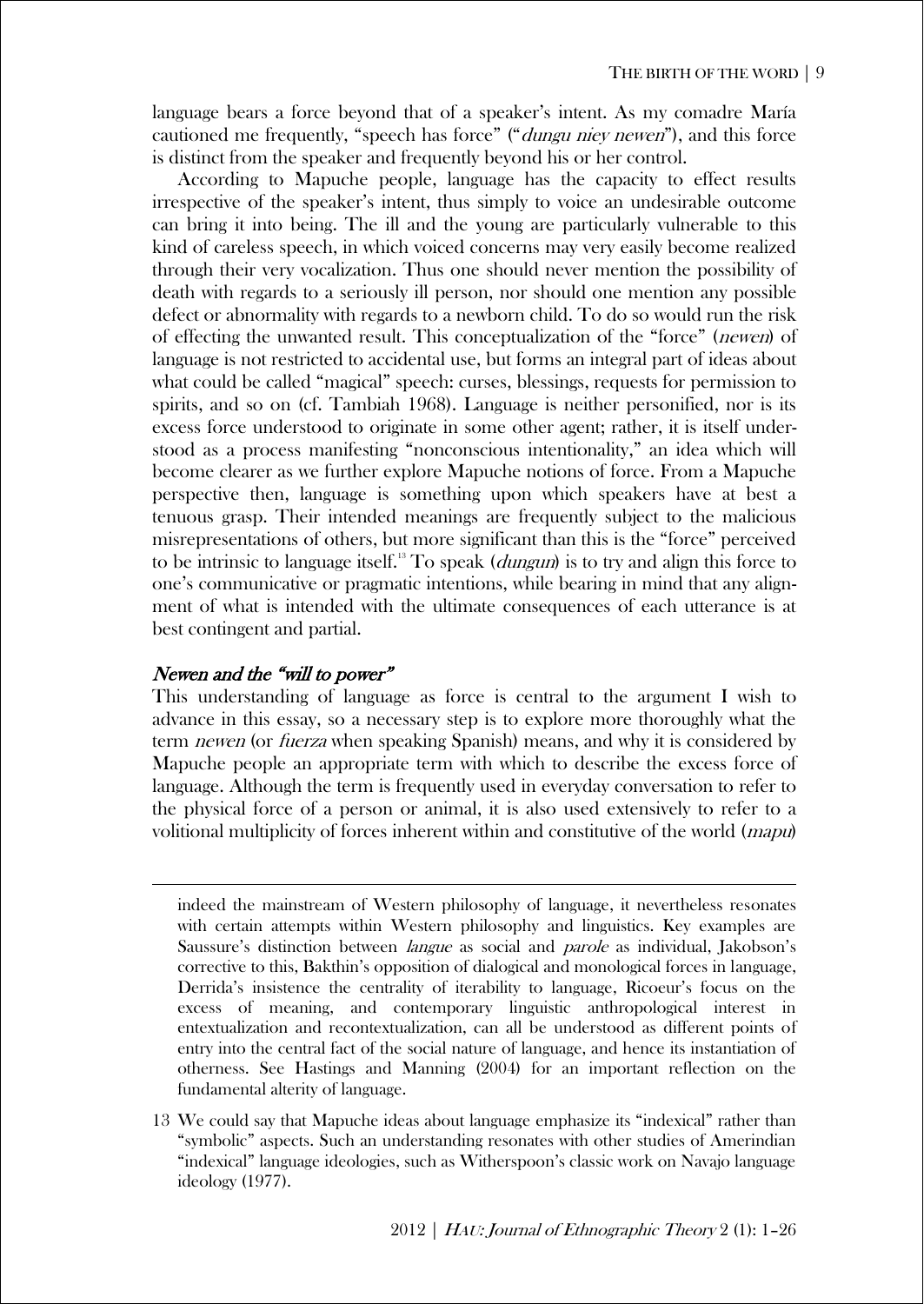itself.<sup>14</sup> This force is a continuous, albeit fluctuating, presence of which places, spirits, animals, illnesses, harvests, deformities, triumphs, and defeats may all be exemplars. As my friend Ramón once told me, "everywhere is force" (kom püle newengey mew). Force is conceived as both singular and multiple; a particular place may be said to instantiate a particular newen, a force which may become further instantiated across a variety of forms: the productivity of the land, the spirit masters (*ngen* or *püllü*) resident in that place, any qualities good or bad inherent in the people born there, and so on. It is important to add here that there is no sense of a hierarchy of manifestations; a child's deformity is not simply the result of a local spirit, nor is a spirit simply the result of the qualities of the people living in that place: all are equally manifestations of newen, a force which has no identity other than through its manifestations. To borrow a phrase from Nietzsche, "there is no 'being' behind doing, effecting, becoming; the 'doer' is merely a fiction added to the doing—the doing is everything" ([1887] 2008: xiii).

That language is said to have its own "force" is neither to personify it, nor to deny that it can serve the intentions of a speaker. Rather, it is to suggest that the excess or potentiality of language is of a kind, or continuous with, the essential force of which all things are instances. Both the farmer sowing his crops and the speaker enunciating utterances seek to engage with, utilize, and channel the "force" of things, of the earth and of semiotic potential, while remaining aware that neither the fertility of the earth nor the meaning of speech is ever fully within their control. I should make clear at this point that my understanding of these issues is far from complete, and many contemporary Mapuche people, too, claim that a full understanding of *newen* and its relation to *ngillatun* are beyond the scope of human understanding. As Feliciano Ñancucheo, one of the subordinate Masters of the Word at Panku said to me: "Those old-time people [kuyfikecheyem] lived to be 130 or 140 years old. Only at the very ends of their lives did they come to fully understand what *newen* and *ngillatun* meant. What hope have we who only live to sixty or seventy? No, nobody today understands."

By far the most striking manifestations or concretizations of *newen* are those emergent in the birth of the word described above. These manifestations include the word (*dungu*) itself, the dreams (*pewma*) which announce the will for *ngillatun*, the visions (*perimontun*) experienced by visiting shamans, the illnesses (*kutran*) visited upon recalcitrant priests, the bellowing of kürü toro, the great black bull, the success or failure of a harvest: all of these are the "becomings" or instantiations of newen. Everything from the song of birds, to the ocean fog, to one's dreams lead inexorably to the reaffirmation of the world through *ngillatun*. As I hope to have made clear, *newen* is irreducible to any fixed or stable entity, or to any fixed or stable form of being; it is rather a series of emergent points in a process of becoming. Yet despite the multiplicity and heterogeneity of these instantiations, they can nevertheless be said to be unified by a singular directionality, for the manifestations of newen are neither random nor contradictory, but marked by a uniformity of purpose: the holding of a *ngillatun* ritual. In this sense, the

<sup>14</sup> Although in shamanic discourse there are multiple "worlds"—wenu mapu (upper world), nag mapu (lower world), miñche mapu (underworld)—in everyday discourse, mapu refers simply to the cosmos as a whole. See Bacigalupo (2007) and Dillehay (2007).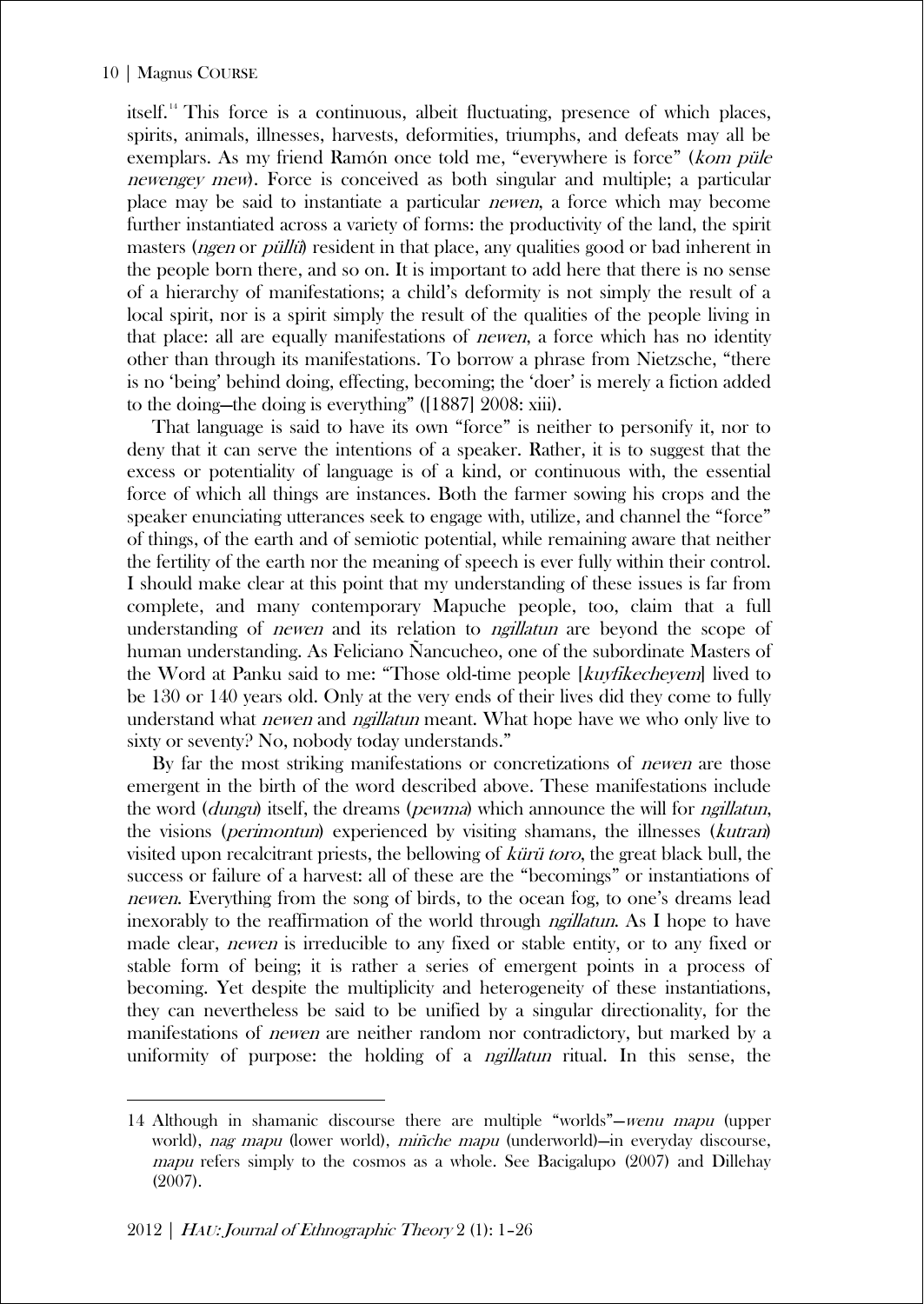multiplicity of instantiations of newen are unified by what we could call a "will to power."<sup>15</sup> Newen can be characterized by at least four features: firstly, it has no existence beyond the forces through which it is instantiated; secondly, its striving towards a goal is as much a part of its essence as reaching that goal; thirdly, it incorporates or unifies a multiplicity of diverse forces without stripping them of their autonomy; and fourthly, it is fractal, in the sense that it can be identified at any of a variety of levels, from the bellowing of bull to the essence of the world (mapu) itself.

If, then, newen is best understood as a multiplicity of forces unified by a will to power, a volitional directionality, we must ask how this will is conceptualized, and most importantly, what is the relation between it and Ngenechen, the deity to whom *ngillatun* is addressed. Could it not be argued that the various manifestations of newen are simply 'acts of God' and that the 'will' motivating them is thus Ngenechen itself, in which case our use of the 'will to power' is both deeply misleading and inaccurate? A provisional answer, however, is that *newen* cannot be reduced to the will of Ngenechen, but reflects a distinct conceptualization of agency and being, and one could even argue, a distinct ontology. There is a high degree of compartmentalization of the contexts in which people discuss and attribute meanings to *newen* and those in which they discuss Ngenechen or "God."<sup>6</sup> General discussions about the world tend to give primacy to newen, and if Ngenechen is mentioned in these contexts it is as one among many *ngen* (masters), all of which can be understood as instantiations of *newen*.<sup>17</sup> It is only really in discussions of *ngillatun* itself, or in responses to claims that Mapuche beliefs are "not Christian," that Ngenechen as God is given ontological primacy.<sup>18</sup>

I hope by now to have established a relationship of continuity between overlapping yet different conceptualizations of force in Mapuche thought: the "force" of

<sup>15</sup> I borrow this phrase from Nietzsche not because I or my Mapuche friends have any commitment to Nietzschean philosophy, but simply because I think it helps explicate a highly complex idea. The "will to power" is one of the concepts around which Nietzsche scholars have achieved least consensus, partly because much of what he has to say appears in The will to power, a volume whose status is debatable. My understanding is based especially on readings by Deleuze (1983) and Richardson (1996).

<sup>16</sup> Crocker notes that Amerindian religious practices are frequently characterized by a "surreal movement between 'high' and 'low' domains that contain antithetical cosmological principles" (1985: 313).

<sup>17</sup> Ngenechen is derived from ngen "master/owner" and che "true person," thus an alternative translation to "God" would be "Master of true people," a translation which would bring it in to line with the notion of "spirit masters" widespread throughout the Americas.

<sup>18</sup> This discussion barely scrapes the surface of a very complex issue. Suffice to say that much of the apparent incongruity in Mapuche religion between a multiple concept of non-human agency and a singular omnipotent deity clearly has its basis in the history of Christian missionization and the influence of Christian ideas. See Bacigalupo (1997) for a discussion of the Christian origin of Ngenechen, and Bacigalupo (2010); Foerster (1993, 1996); and Schindler (2006) for more general discussions of Christianity within Mapuche religion.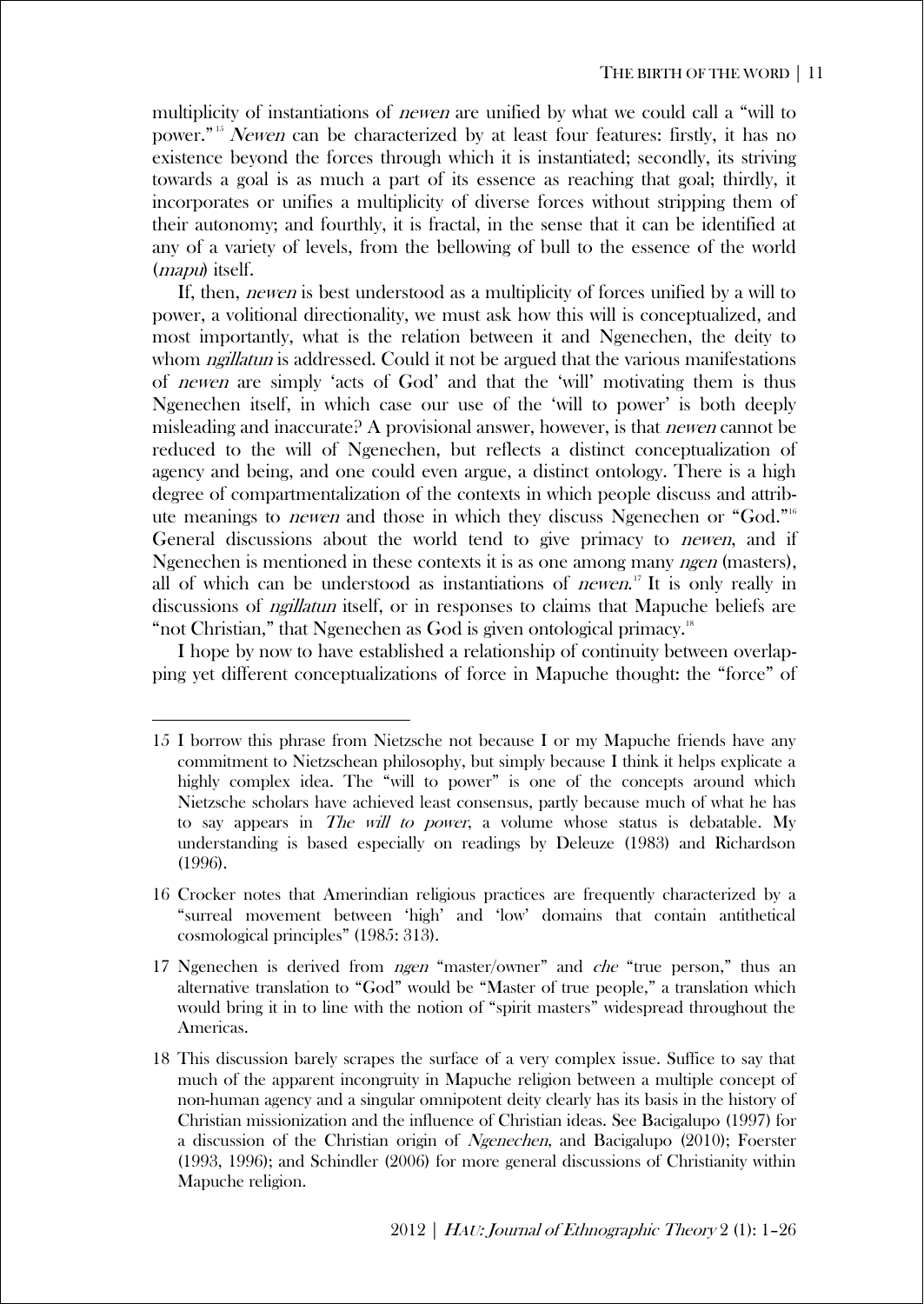$\overline{a}$ 

the excess of language, the "force" of the word circulating between its owners, and the "force" constitutive of the world itself. In each instance force emerges from an unspecified and indeterminate plane to both effect and affect the people and places through which it becomes determined. This understanding of force reverses the conventional understanding of the relationship between human agency and semiotic process, for people find themselves constituted by forces, and then transformed and created as new forces, rather than in any sense wielding force. As we shall go on to explore, all of the participants in the *ngillatun* organizational structure—*ngenpin* priests, *machi* shamans, and *lonko* chiefs—are effects of forces as much as they are forces that effect. The task I wish to address in the remainder of this essay is that of describing how this inverted relation of force and person as manifest in language casts new light upon the classic anthropological problem of the constitution of hierarchy and authority among the Mapuche and elsewhere in lowland South America.

#### The enigma of the chiefs without power

Although anthropologists have for several decades been pointing out the glaring errors and omissions in Clastres' famous essay On the philosophy of the Indian chieftainship, his central problematic refuses to go away: "what needs to be understood is the bizarre persistence of a 'power' that is practically powerless, of a chieftainship without authority, of a function operating in a void" ([1974] 1987: 29). <sup>19</sup> Throughout lowland South America certain people within indigenous societies are recognized as "chiefs," yet as Clastres and many subsequent ethnographers have made clear, "the most notable characteristic of the Indian chief consists of his almost complete lack of authority" ([1974] 1987: 28). This of course begs the question of why chiefs exist at all if their power is truly powerless? The answer provided by Clastres is that power, understood as the threat of hierarchical domination, can be kept at bay by confining it to the figure of a chief made quite literally nonsensical through his immersion in a series of one-sided exchanges. Against a social background constituted through the reciprocal exchange of women, goods, and words, the exchanges of the chief stand out by virtue of their unreciprocal and asymmetrical nature. As a polygynous man, he receives more women than he gives; as a necessarily generous man, he gives far more goods than he receives; and as an orator, he speaks far more than he listens. Thus, "the one called chief is the man in whom the exchange of women, words, and goods shatters" ([1974] 1987: 45). The figure of the chief, then, is the living embodiment of what Clastres likes to call the State—coercive hierarchical organization—and through marginalizing its embodiment, the State, too, is marginalized.

At first sight, Mapuche chiefs (lonko) seem to be exemplars par excellence of Clastres' ideal Indian chief: they are usually polygynous; they engage in long,

<sup>&</sup>lt;sup>19</sup> The three major lines of critique have focused primarily on errors of omission: firstly, that Clastres completely overlooks gender inequality (Lorrain 2000), secondly, that Clastres was unaware of historical and archaeological evidence of state-like formations in many parts of lowland South America (Heckenberger 2005), and thirdly, that Clastres ignores the role of chiefs in the ritual reproduction of society, which can ultimately be understood as a form of economic control (Santos Granero 1986). While all of these critiques are valid to a greater or lesser degree, none of them seem to me to invalidate Clastres' central observation. See Barbosa (2004) for a robust defense.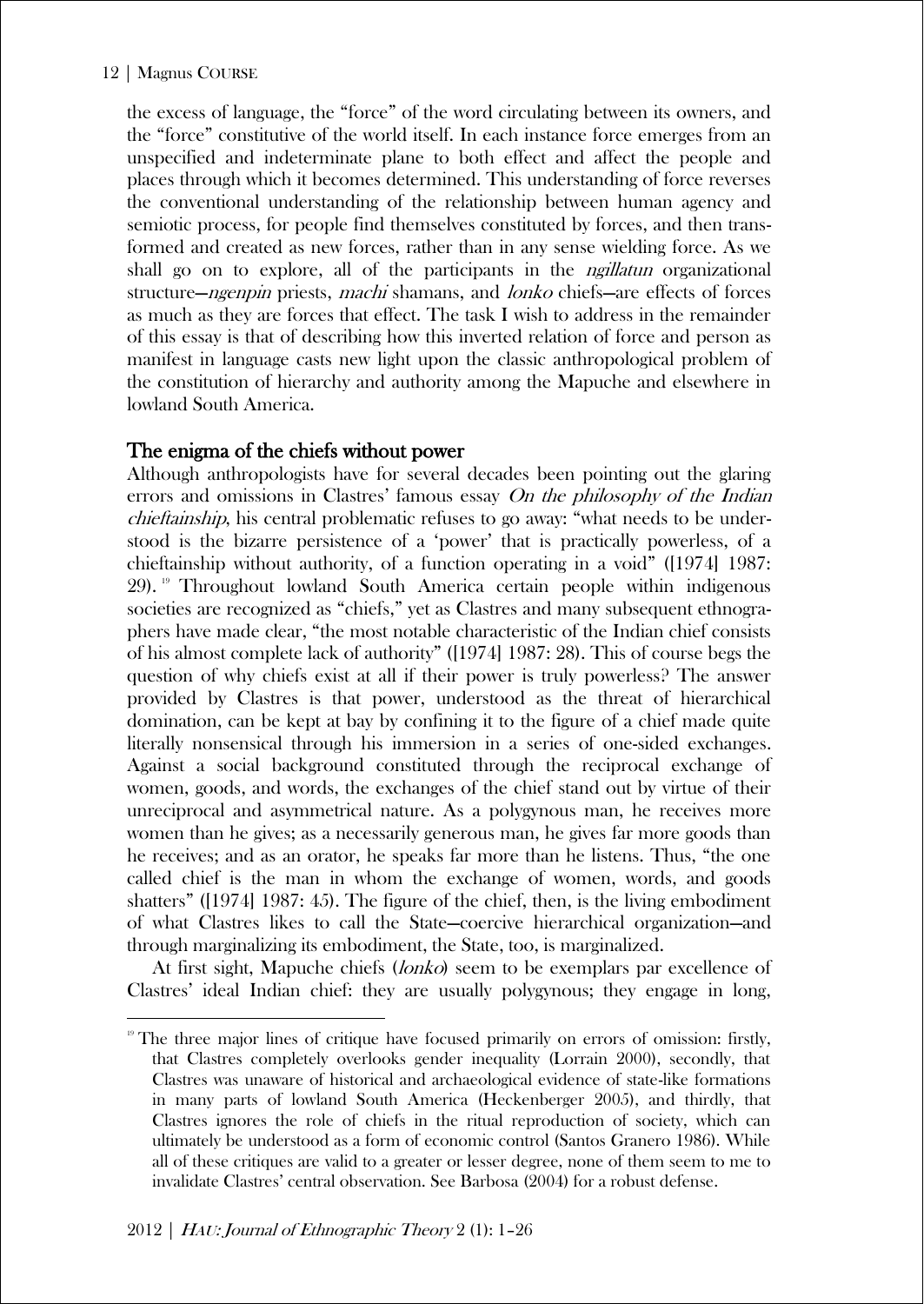drawn-out discourses to which few people listen; they are materially no better off than anyone else; and most importantly, they have little or no authority in the usual sense of the term.<sup>20</sup> Many times I was shocked and quietly impressed by the humility and resignation with which the lonko of the community in which I lived would allow himself to be vociferously berated by other people. Much the same can be said of *ngenpin* priests, the ritual counterparts of the chief: they, too, are indistinguishable from everybody else in terms of wealth, prestige, and authority. Despite gender inequality, and to a lesser degree, generational inequality, Mapuche society remains assertively egalitarian: even young children declare proudly in Spanish that "*nadie me manda a mi*" ("nobody orders me"). The classic Clastrean question thus arises: what is the nature of chiefs in an egalitarian society? What is actually "hierarchical" about the ritual hierarchy of "primary" and "subordinate" priests, the Masters of the Word? How does this ritual hierarchy relate to the secular hierarchy of the chiefs without power? To provide an answer to this question we will need to return to the concept of "force" and to explore further its complex relationship to both authority and language. But firstly we will need to further our understanding of the relation between chiefs and *ngenpin*, between what could be glossed as "secular" and "ritual" forms of authority.

#### The nature of authority in Mapuche society

 $\overline{a}$ 

The primary role of chiefs in contemporary rural Mapuche society is to organize a consensus for the realization of two collective events: funerals (eluwün) and games of *palin*, a ritual sport resembling field hockey.<sup>21</sup> Most bureaucratic issues involving relations with the Chilean state are dealt with by community presidents who are themselves rarely, if ever, chiefs. What is recognized by white people as the "authority" of a chief is located by Mapuche not so much in the person of the chief himself, but rather in his particular relation to two sources of "force" beyond him: firstly, the consensus of the people, and secondly, the "way of the world" (*admapu*). Consensus is achieved through meetings (*trawun*) attended by most adult men and women. People are under no obligation to attend, and converts to Evangelical Christianity rarely do. The chief usually gives a speech about the moral obligations of community members to either respond to a challenge from another community to play the ritual sport of *palin*, or to arrange a funeral for a deceased community member. At no stage does the chief take any executive decision nor does he attempt to impose his will on others or coerce their behavior: as the "face" (ad) of consensus, he is simply the channel for the will of the people. In his speeches at the beginnings of meetings, the chief makes frequent reference to admapu, a term whose literal meaning is "the face/aspect/way of the world." My understanding is that the term relates to the proper alignment of people's behavior with the force of the world *(newen)* through adherence to specific cultural practices

<sup>20</sup> Lonko means literally "head" and the term could equally be translated as "headman." In using the term "chief," I am following local people's translation of *lonko* with the Spanish term cacique.

<sup>21</sup> See Course (2007) for an account of funerals, and Course (2008) for an account of palin.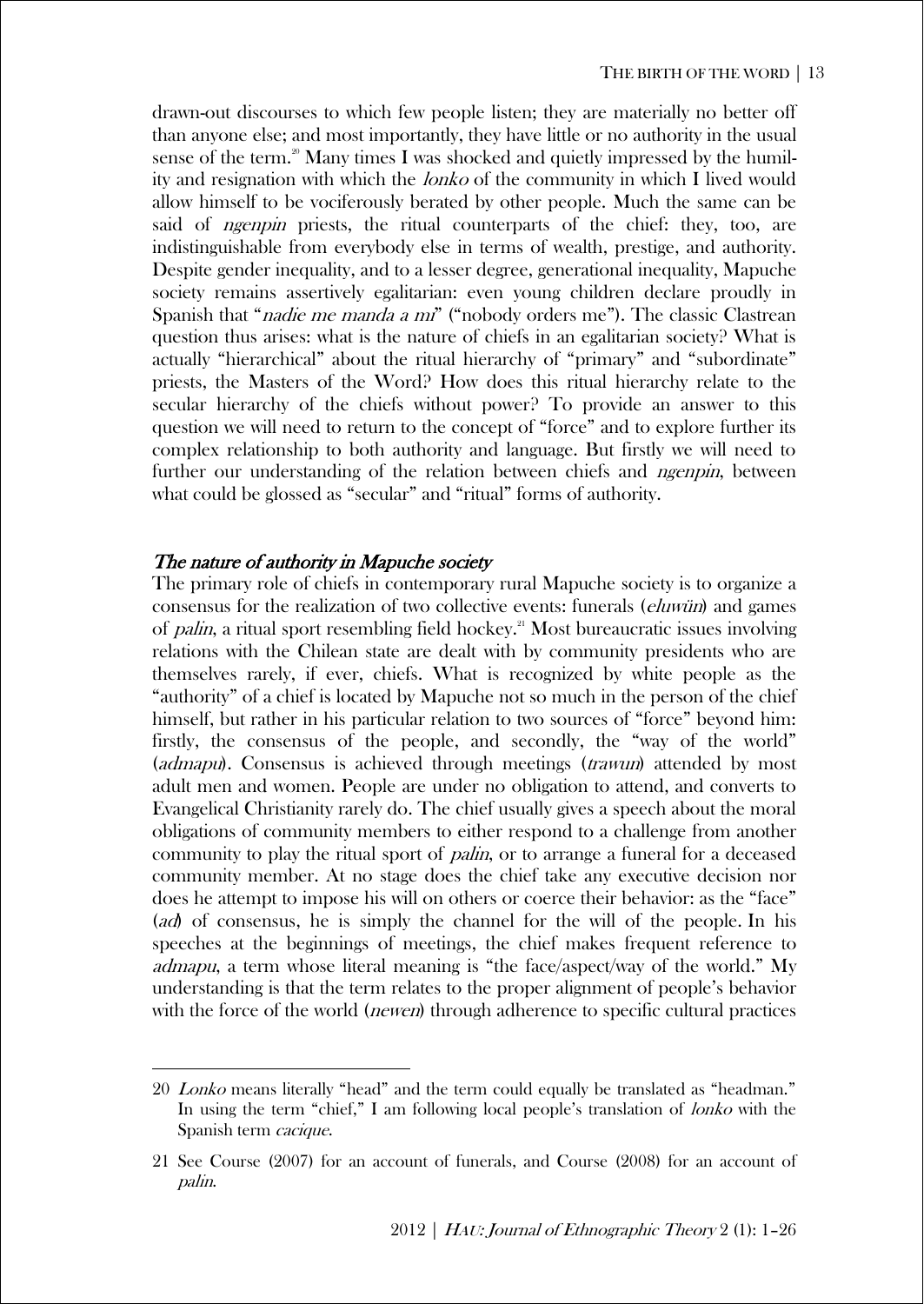of which funerals, *palin*, and *ngillatun* are exemplars par excellence.<sup>22</sup> In his gathering of consensus and in his appeals to admapu, the chief is thus a conduit for two distinct but interlinked instantiations of the force of the world, of *newen*.

The primary responsibility of the *ngenpin* priest is the organization of the ngillatun ritual as has been described in detail above. Like the chief, the "authority" of the priest is located beyond his person in the force (newen) which manifest as word (*dungu*) emerges through him. He serves simply as a channel for the force of the world and, like the chief, takes no executive decisions nor has the ability to impose his will on others. Both chief and priest are roles inherited patrilineally, although not necessarily through primogeniture. In some cases, a man's brother's son will succeed him. To become either chief or priest one needs both "descent" (küpal) and a particular set of qualities necessary to carry out that role; he must be: norche (a "straight" [honest] person), kimche (a wise person), kümeche (a "good" [generous] person), and *newenche* (a forceful person).

The nature of a priest's submission to force is seen especially clearly in their narratives about their reluctance to take on the role. One of the two current *ñidol* ngenpin, Fabio, told me at length how he had persistently refused to take up his father's position as *nidol ngenpin* despite the insistence of his family and neighbors. He cited his youth, lack of experience, and lack of knowledge to fulfill his duties. However, a series of dreams and his father's worsening health made him eventually concede, and he took up the role. Behind his decision was also an awareness that those who refuse to take up the mantle of priest will eventually fall ill and die, killed by the force which seeks to instantiate itself through their actions. Thus for priests, control of force in its instantiation as word is simultaneously submission to force, to allow oneself to be aligned with *newen* in its broadest sense. If we take this point seriously, we realize that the ngenpin priest's "control" of ngillatun, of what Santos Granero would call "the mystical means of production," is very far from straightforward (1986: 658).

Several people told me of a priest of Panku who in the 1960s converted to Evangelical Christianity. As a result, he refused to make the call for a ngillatun, to allow the Word to be born. The first year in which no *ngillatun* was held, crops failed, animals died, and the *ngenpin* fell seriously ill. The bellowing of a great black bull emerging from the sea fog started to drive people insane. The following year, the *ngenpin* died, his successor immediately issued a call for a *ngillatun*, and providence returned. In this sense, then, it is ngillatun and the force of which it is the ultimate instantiation, which control the priest, rather than other way around. A successful priest is one who is fully receptive and submissive to the word, sensitive to the fluctuation of newen. Likewise, chiefs who try to exert their own will above and against the force instantiated in both community consensus and the "way of the world" (admapu), find people turning quickly against them. The continual reorganization of community boundaries testifies to attempts by ambitious chiefs to exert an authority of which their own volition, rather than an alignment with force, is the source.

What characterizes both the chief and the priest, then, is not so much authority in any Weberian sense, but rather a particular alignment to *newen*, to the force of the world. Indeed, it is when these people try to assert their own will against the

<sup>22</sup> The term admapu is occasionally glossed into local Spanish as tradición (tradition), but its full meaning goes beyond this.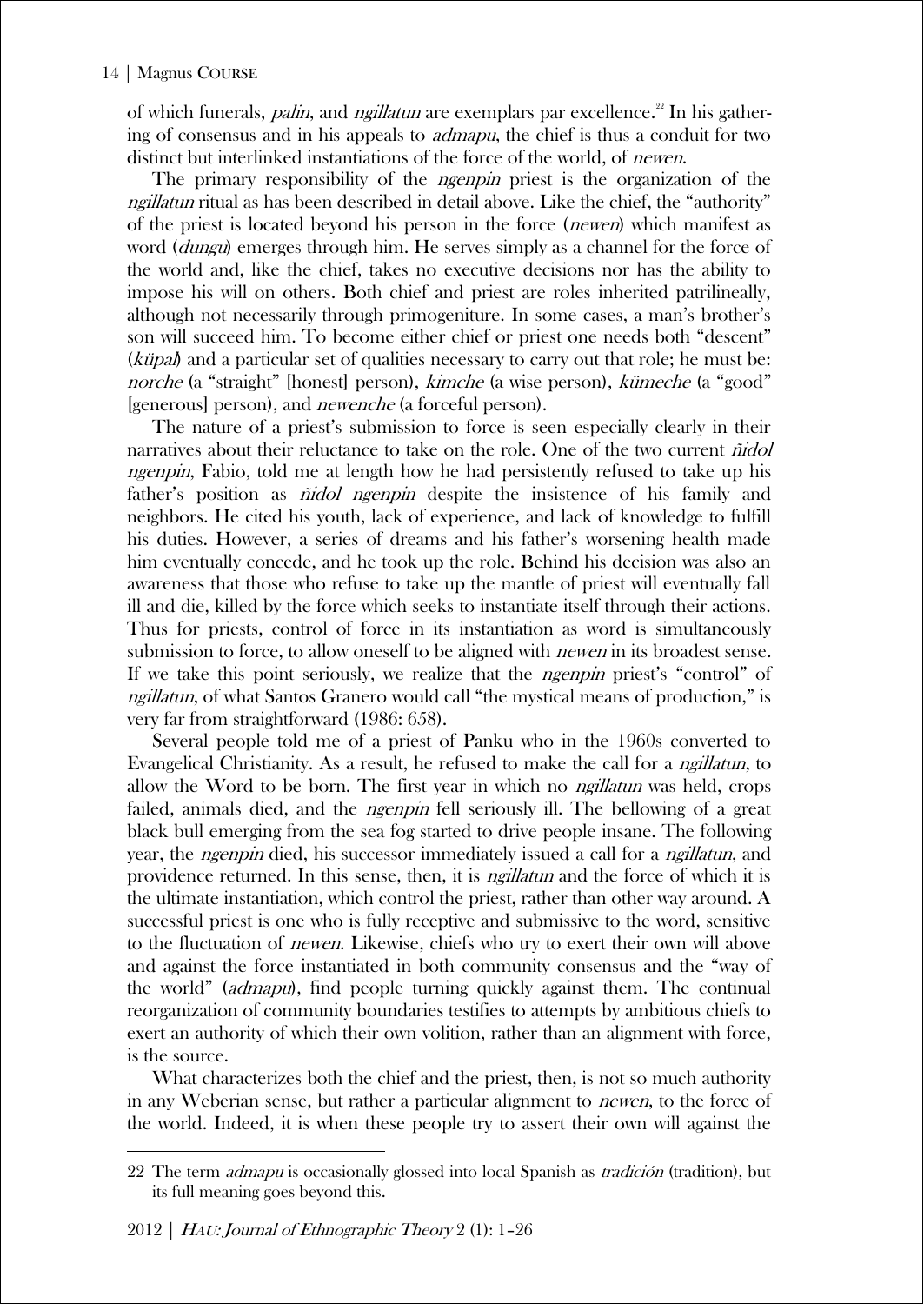force of the world that they lose what external observers understand as their "authority," the public recognition of their alignment with newen institutionalized in specific roles. Although chiefs and ngenpin share a similar position of authority through submission vis-à-vis the ontology of force in which they are situated, the realms of action proper to each are well defined and circumscribed. Chiefs cannot and should not initiate *ngillatun*, nor should priests attempt to become involved in the organization of funerals or games of palin. Despite this separation of what could be called "secular" and "religious" roles in Mapuche society, priests and chiefs are in a relation of mutual dependency. As mentioned above, it is chiefs, or chief-like heads of extended patrilineal families, who are those who serve as inalechi ngenpin, as "subordinate Masters of the Word" who receive the word from the *ñidol ngenpin*, the head priests, and pass it along the chain. Without utilizing these secular relationships, the Word cannot complete its circuit of the congregation and thus *ngillatun* cannot be held, leaving the *ñidol ngenpin* to face a very real risk of death. Likewise, if no ngillatun is held, the ensuing disasters and chaos make the chief's alignment to his community's consensus and to the "way of the world" (admapu) redundant. The exception to this interdependency proves the rule: politically-ambitious chiefs seeking to assert their own authority frequently do so through taking control of *ngillatun*, appointing their own *ngenpin* priests, or even in extreme cases, carrying out *ngillatun* themselves.<sup>23</sup> This relation of simultaneous dependency and tension between chiefs and priests must be understood in the light of a third key form of alignment to *newen*: shamanism.

#### Chiefs, priests, and shamans

 $\overline{a}$ 

Unlike both chiefs and priests who inherit their roles patrilineally, shamans (machi) usually inherit their role (in the form of inheriting a particular shamanic spirit, *püllü*) matrilineally. Furthermore, whereas chiefs and *ngenpin* are understood to be exemplars of morally upstanding people, shamans are morally ambiguous and frequently suspected of engaging in witchcraft. This moral ambiguity goes hand in hand with an ambiguous gender identity: while chiefs and priests are nearly always men, shamans are both men and women. Male shamans practice ritual transvestitism, while female shamans are frequently said to be hermaphrodites (pünün domo, literally "penis woman").<sup>24</sup> While there are no practicing shamans within the ritual congregation of Panku, most Mapuche people

<sup>23</sup> This article does not address the highly complex historical question of how and why certain Mapuche chiefs in the eighteenth and nineteenth centuries came to be incredibly powerful and a nascent social hierarchy of "nobles" (*ülmen*) and "common people" (kona) started to emerge. Two points, however, are perhaps worth pointing out: firstly, that even at the heights of their power, the role of chiefs was primarily as organizers of a consensus achieved through meetings, rather than decision takers per se. The exception to this was periods of warfare during which their authority grew, and certain chiefs became recognized as toki (war chiefs). Secondly, their rise to power went hand in hand with increased control, even monopolization, of *ngillatun* (cf. Dillehay 2007; Schindler 2006). See also Perrone-Moisés & Sztutman (2010) for accounts of the complex relationship between chiefly "power" and warfare elsewhere in lowland South America.

<sup>24</sup> See the work of Ana Mariella Bacigalupo for detailed accounts of shamans' gendered identity (2004 $a$ , 2007), and its historical genealogy (2004 $b$ ).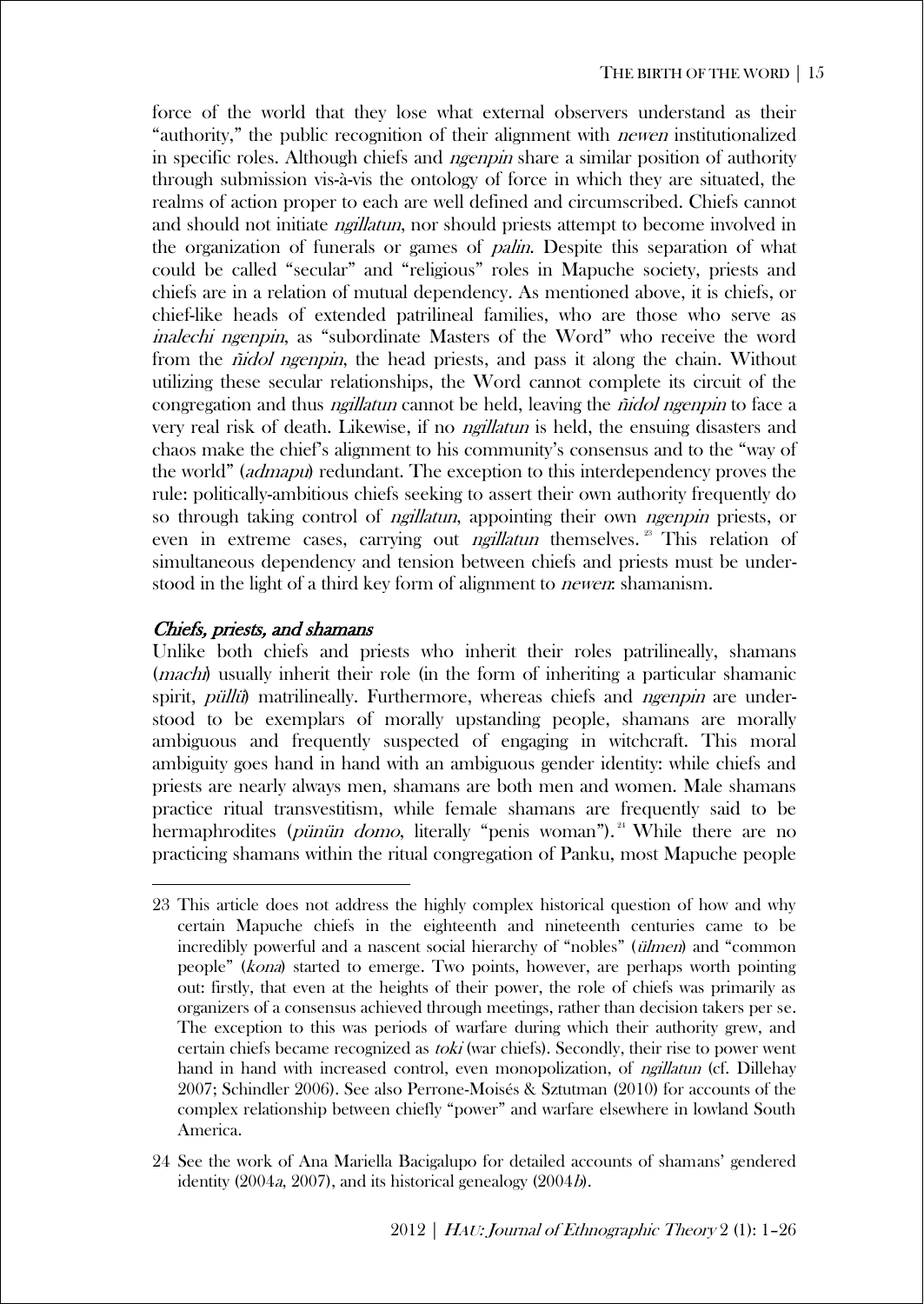living there do utilize the services of shamans when they fall seriously ill, traveling to visit shamans in neighboring areas or in local towns.

Just as a degree of tension marks the relationship between chief and priest, a similar tension exists between priest and shaman, a tension which has its roots as much in the similarities between them as in the differences.<sup>25</sup> At first glance, Stephen Hugh-Jones' elaboration of Jonathan Hill's 1984 distinction between "vertical" and "horizontal" forms of shamanism would seem to be an accurate way of conceptualizing the difference between ngenpin and shaman (1996). Horizontal shamanism frequently involves the use of hallucinogenics, emphasizes "doing" as opposed to "saying," and occurs most commonly in societies where secular power is separated from sacred power, and shamans are thus "only peripherally involved in the ritual reproduction of society" (1996: 33). Vertical shamanism, on the other hand, utilizes neither trance nor possession, but rather the control of esoteric knowledge which is frequently transmitted patrilineally. Vertical shamans play a central role in the ritual reproduction of society and as such are morally unambiguous. Whereas in many societies only shamans of one type or another are present, in many other societies these two roles co-exist and frequently become distinguished analytically as "priests" (vertical shamans) and "shamans" (horizontal shamans). When such co-existence does occur, it is not complementary but rather "appears to contain an element of contradiction and political tension that is interwoven with more complementary, abstract cosmological principles" (1996: 33). The Mapuche case would seem to correspond to this widespread Amerindian duality of religious roles: ngenpin priests are morally upstanding; they engage in neither trance, possession, nor hallucinogenics; they transmit their role patrilineally; and they seem to be primarily involved in "saying" rather than "doing." Machi shamans, on the other hand, are morally ambiguous; their practice is based upon possession, trance, and occasional use of hallucinogenics; their role tends to be transmitted matrilineally; and their practice is based primarily on "doing" rather than "saying."

In rethinking this material, Eduardo Viveiros de Castro argues that differential modes of relating through "sacrifice" form one axis of difference between "vertical" and "horizontal" shamanisms, between "priests" and "shamans" (Viveiros de Castro 2007) Following Lévi-Strauss, Viveiros de Castro suggests that while totemism postulates a homology between two discontinuous series, sacrifice postulates a movement along or within a single continuous series. Understood within the context of Amerindian perspectivism, in which all beings share a continuous perspective on discontinuous worlds, sacrifice constitutes a form of forceful, or predatory, movement between perspectives. While sacrifice as conventionally understood is absent from most lowland societies, Viveiros de Castro suggests that the horizontal shaman's transformative capacity to exchange perspectives can be understood as constituting a form of self-sacrifice, a means of relating across a heterogenous though continuous ontology through transformation: "the shaman is at once 'sacrificer' and 'victim.' It is in him or her that the 'deficit of contiguity' is realized" (2007: 12). The pivotal difference between shamanic (horizontal) and

<sup>25</sup> See Bacigalupo (1995b) for an important account of tensions between priests and shamans, and of the increasing role of shamans in *ngillatun* in many regions of the south.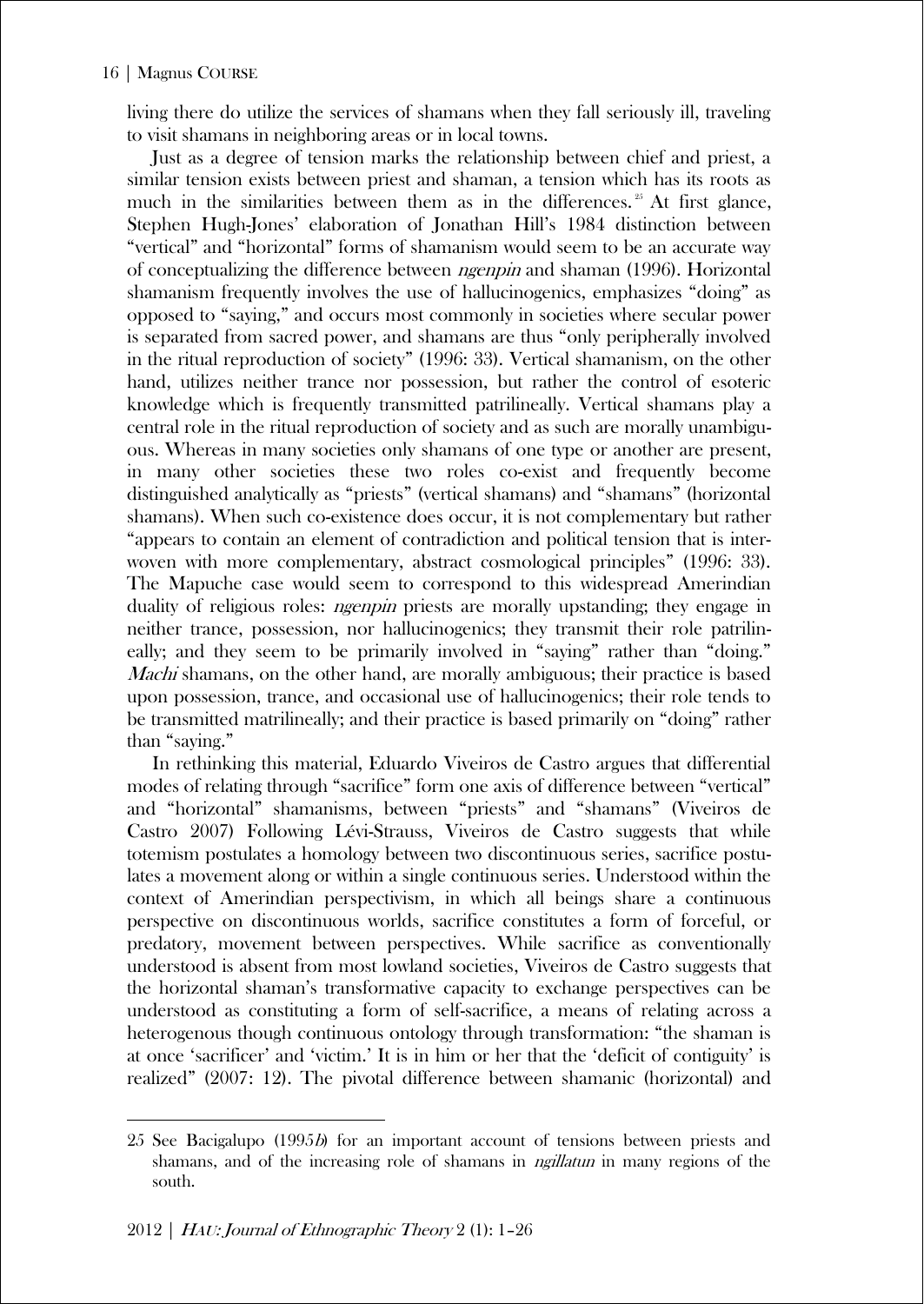priestly (vertical) functions in lowland South America is that while the former relate across a continuous series through a sacrifice of the self, the latter sacrifice others, thus "we are on the threshold of another sociocosmological regime when the shaman becomes the sacrificer of another: when he becomes, for example, the executor of human victims, the administrator of alien sacrifices, the sanctioner of movements that he merely supervises rather than executes. This strikes me as the diacritical difference between the figures of the shaman and the priest" (2007: 13). Again, the Mapuche case would seem to correspond to Viveiros de Castro's opposition between priests who sacrifice, and shamans whose transformations into other ontological planes may be understood as self-sacrifice: in those communities where both priests and shamans are involved in *ngillatun*, a shaman may be seen to be entering trance, to be "sacrificing" her own body to instantiate relations across the heterogenous flows of newen, while literally a few yards away, priests can be observed sacrificing a horse or lamb, in order to likewise draw a connection between points of force, to forge a relation through, with, and between *newen*.

Perhaps not surprisingly, *ngillatun* rituals remain a site of significant tension between ngenpin priests and shamans. Such tension is clearly evident in the open hostility of many priests towards shamans and the fact that in many congregations, shamans have been excluded from participation in *ngillatun* altogether. Even in those communities where priests and shamans carry out *ngillatun* together, there is frequently a history of struggle for the right to take responsibility for the local ngillatun (cf. Bacigalupo 2010). The current *ñidol ngenpin* or "head priest" of Panku acknowledged that one of the reasons there are no longer any shamans within the communities comprising the congregation is that previous *ngenpin*, along with the support of the local chiefs and the Catholic Church, drove them away in the 1940s and 50s. The last shaman in Piedra Alta was burnt to death by her own son in the 1960s. Much of this tension would seem to have its roots in the fact that despite key points of difference, there are also certain points of overlap between them. Firstly, there is a sense in which the *ñidol ngenpin*, the head priests, are themselves understood to be half "shamanic." Of the two ñidol ngenpin, the two head Masters of the Word, one is always said to descend from "chiefly" descent (lonko küpal), while the other is said to be of "shamanic" descent (machi küpal). These two "roots" (folil) of descent are said to be always represented in the figures of the two *ñidol ngenpin*, no matter who the actual individuals occupying those roles might be. A further significant similarity between *ngenpin* and shamans is one which they also both share with chiefs: authority through submission to newen. Just as *ngenpin* regard themselves as unwilling conduits resigned to submit to a force which is channeled through them, shamanic novices, too, are plagued by dreams, visions, and deteriorating health until they submit to the force of the spirit (püllü) which seeks to possess them, or alternatively, they must find another shaman powerful enough to persuade the force of the spirit to go elsewhere (cf. Bacigalupo 1995). For both priests and shamans, and indeed for chiefs, control of force is simultaneously submission to force, to allow oneself to be aligned with newen in its broadest sense.

There is a lot more to Viveiros de Castro and Hugh-Jones' arguments than I have presented here; my purpose is simply to follow their lead in highlighting the fact that the roles of chiefs, priests, and shamans can be analytically differentiated throughout lowland South America on the basis of differential forms of relating. Thus when an Amerindian ontology, such as that described by Mapuche people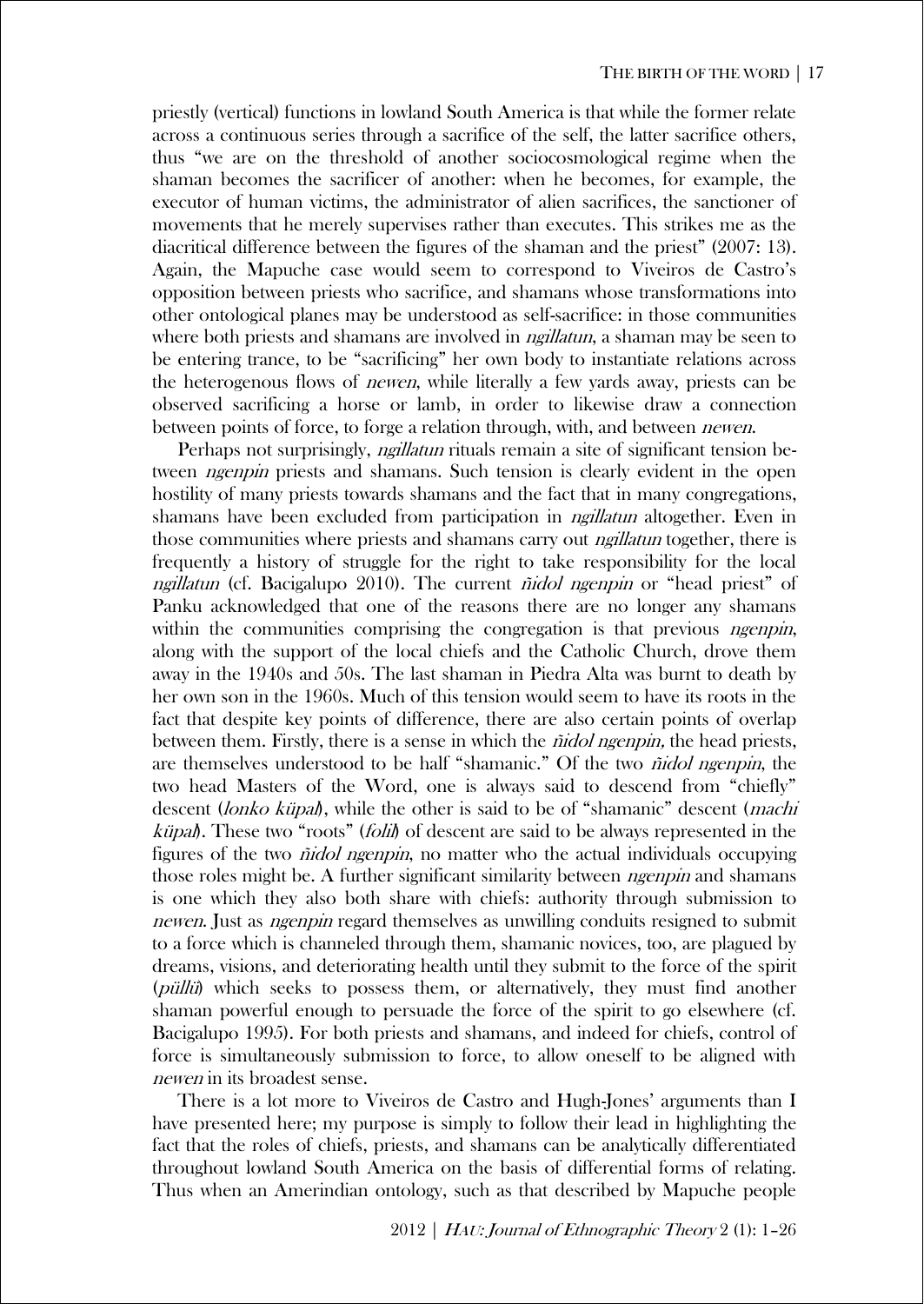through the concept of *newen*, corresponds to "an immanent dynamic multiplicity in a state of continuous variation, rather than the manifestation of constant or transcendent principles" (Viveiros de Castro 2007: 2), then shamanic, chiefly, and priestly roles can be understood as distinct modes of forging relations within and across a continuous series. In the remainder of this essay, I want to return to the Mapuche idea of language as force described earlier in order to argue that a closer focus on alignment with force through different kinds of language may prove a productive supplementary line of ethnographic inquiry, that the differential attitudes of chiefs, priests, and shamans towards language serve as a key diagnostic of their differential relations to force, and thus their simultaneous submission to and enactment of different forms of authority.

#### Language, force, and authority

I start this final section by returning to the question with which we began our investigation: why should language be an appropriate idiom with which to describe the ngenpin priest's relationship to force? I explored above the way in which the roles of priest, chief, and shaman, are all in one way or another constituted through a submission to, and alignment with, newen, with this force constitutive of the Mapuche cosmos. Yet if the *ngenpin* is in a relationship of subordination to the force manifest in the Word, why is he described as its master? To answer this question, we need a more nuanced understanding of the term *ngen* than is suggested by its usual translation as "master" or "owner." On its own, the term *ngen* refers to the various spirits inherent in the landscape, spirits which can be understood as continuous with the force immanent in the world. However, as is common throughout the Americas, many *ngen* are further specified by being related to specific animal or plant species, or other natural phenomena (cf. Grebe 1993). Thus there are *ngen challwa* "master of fish," *ngen triwe* "master of laurel" trees," and so on. Yet the phrasing of these relationships in terms of a Western idiom of "mastery" is perhaps misleading, for it is not a relationship of domination between two distinct things, but rather a relationship of mutual constitution between things which are to some degree continuous. A more prosaic example would be that of the use of the terms *ngen futa* "master of husband" and *ngen kure* "master of wife" as synonyms for wife (*kure*) and husband (*futa*) respectively; one term has no meaning without the other, each gives the other its meaning and in this sense is its "master." It is this sense of mutual dependence and mutual constitution, rather than a relation of domination, which seems to be at the heart of relationship between priest and word. Such a relationship between "priests" and language is common throughout indigenous South America, and is frequently phrased in the idiom of ownership or mastery: among the Piaroa, shamans are the "owners of prayers" (Overing 1975), among the Wakuénai Baniwa, priests are the "owners of chants" (Wright 1992).

A related question is that of whether or not the concept of the word corresponds to actual speech acts, either in the organization of *ngillatun*, or in the ritual itself. My sense is that it does not. As mentioned previously, the word which emerges through the *ñidol ngenpin* and is then circulated around the various subordinate *inalechi ngenpin* cannot be reduced to a specific linguistic utterance. It seems rather to involve a metalinguistic pronouncement along the lines of "the word has now arrived with you" (*dungu mülepayeyu*), along with the date of the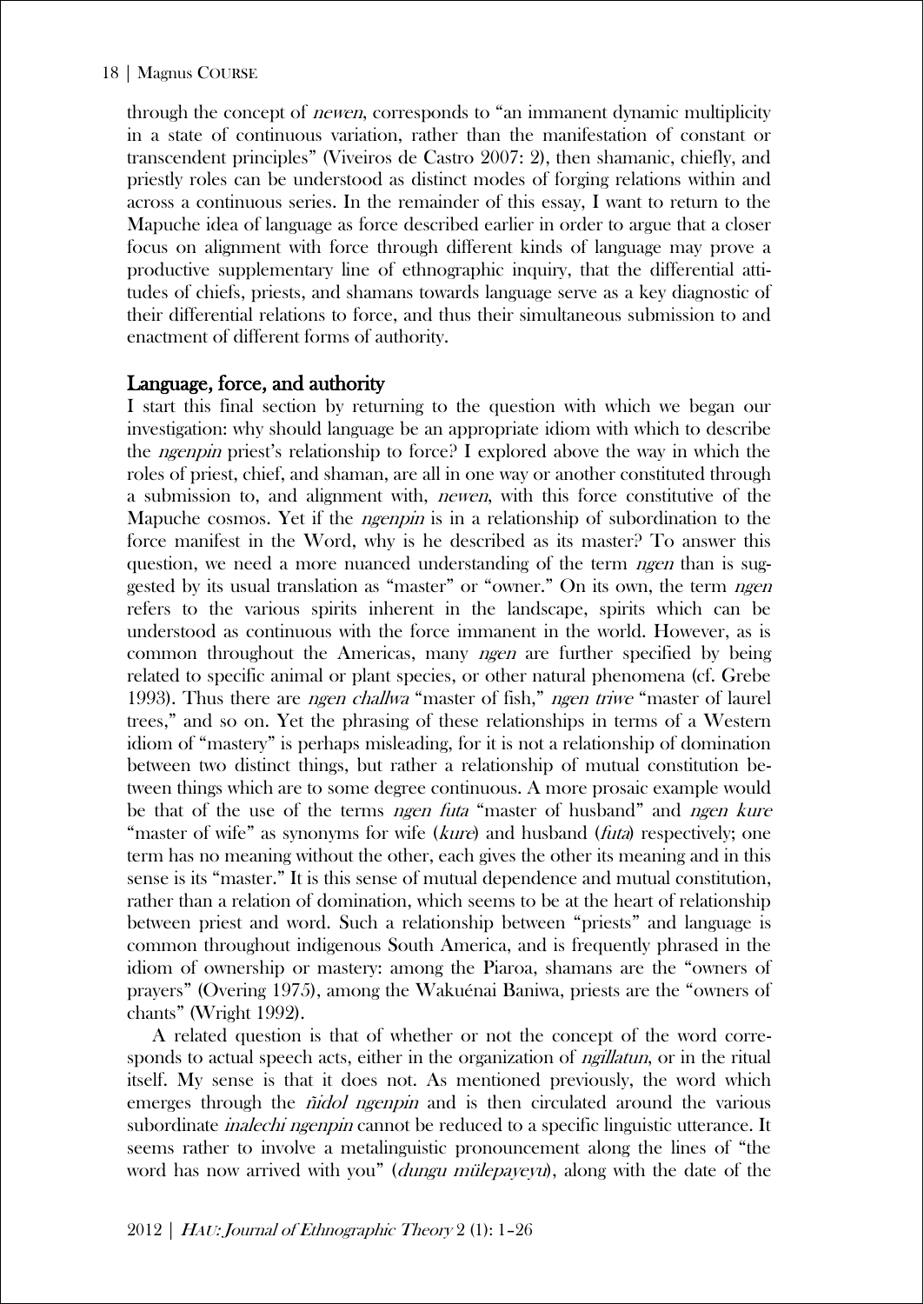ngillatun, a date already common knowledge. This transmission of the word is frequently carried out by messengers (werken) rather than by the ngenpin themselves. A further problematization of any straightforward link between the word and any specific speech act is that in many cases it is not priests themselves who carry out the ritual prayers (*llellipun*) during ngillatun, but rather ngillatufe (literally, "requesters"). Those who act as ngillatufe may include both priests and chiefs, and anybody else who knows how to carry out these orations. It would seem, then, that the relationship of *ngenpin* to word is not reducible to a relation to specific linguistic acts, but rather to language as conceived of in more abstract and opaque way as continuous with, and indexical of, the force of the world. Indeed, what I want to suggest is that language is understood as a fitting idiom in which to describe the ritual organization of *ngillatun*, not because of any direct or straightforward link to language itself, but because the relationship between ngenpin and word reconstitutes at a meta-level the relationship between speaker and utterance as locally understood. Tambiah once phrased a similar point in different terms: "Since words exist and are in a sense agents themselves which establish connection and relations between both man and man, and man and the world, and are capable of "acting" upon them, they are one of the most realistic representations we have of the concept of force which is either not directly observable or is a metaphysical notion which we find necessary to use" (1968: 184).

Mapuche society is at least partially constituted through language; it is through language that people are revealed to one another and thus through which social relationships are made possible. Yet, as we have seen, this language is not fully under any speaker's control, for as much as it emerges from a speaker's intention, it is equally emergent from the force of the world itself. To speak properly is thus to correctly align one's submission to the force of language with one's intended meanings and effects.<sup>26</sup> To fulfill the role of *ngenpin* properly is to align one's submission to *newen* with one's intentions, intentions which are themselves part of newen. The relationship of Master of the Word to word is thus homologous with that between speaker and utterance, but at a meta-level removed. Just as specific linguistic acts become encompassed by the metalinguistic word, so too do all speakers become encompassed by the meta-speaker, the Master of the Word, with all of the reversed subordination and mutual constitution that that term implies. As Roy Rappaport noted in his monumental work on ritual, "If the world is to have any words at all it may be necessary to establish The Word–the True Word–to stand against the dissolvant power of lying words and many words, to stand against falsehood and Babel" (1999: 21).

Ngenpin are aligned with force in its most abstract and unspecified form, hence their association with language occurs in its most abstract and unspecified form, identified simply as the word with no semantic content attached. In other words, the root of their authority is metalinguistic, rather than linguistic. Shamans' engagement with *newen* occurs primarily through relationships with *püllü* spirits, *newen* personified and objectified in its most radically alter form. Thus shamans' language is correspondingly marked with radical alterity, unintelligible to all but their dungumachife, "ritual translators" who bring the shamans' discourses into the

<sup>26</sup> As Charles Taylor puts it in an essay on Heidegger's philosophy of language, "it couldn't happen without us, but it is not our doing" (1995: 121).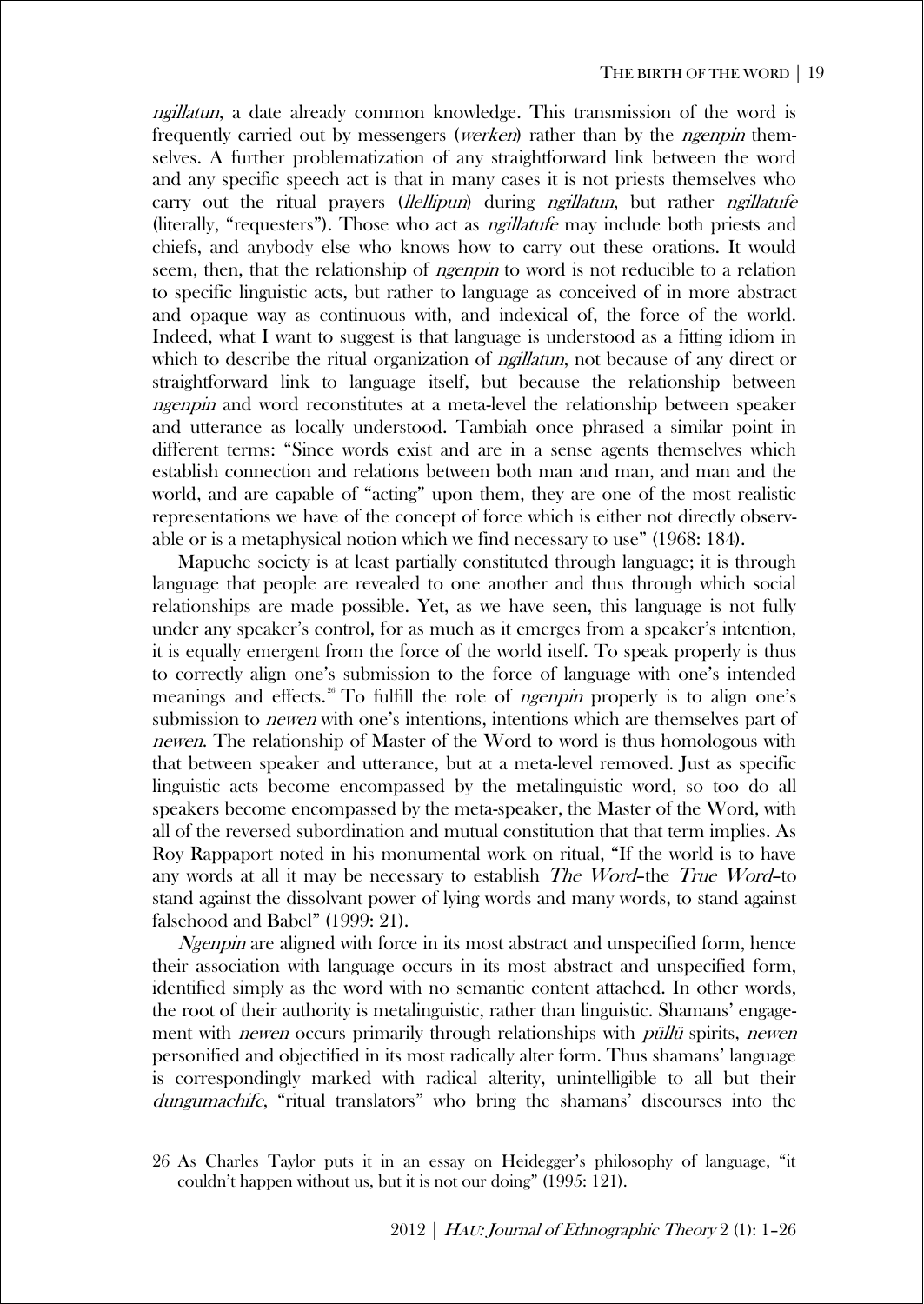register of this world, Mapudungun. Yet chiefs are primarily aligned with *newen* as manifest in the affairs of *che*, of "true people," and hence their association is with speech itself which when spoken correctly stands for the consensus of the community, and for admapu, proper human behavior aligned with newen.

The "authority" of the chief, then, as Clastres noted long ago, is at least partially rooted in language. Clastres was also correct in noting that the value of chiefly speech was not derived from its semantic content. His error, it seems to me, was to see language as something amenable to a simple model of exchange between actors. Such a model presupposes an understanding of language as primarily "symbolic" and in which speech is firmly rooted in its speaker's intention, a model rooted in Western, not Amerindian, language ideology. There is no room for a Mapuche understanding of speech as excess force, as being an "actant" in its own right, within Clastres' schema. This is a crucial oversight, for it is precisely in their alignment through different kinds of speech to a force which is always beyond them, that chiefs, priests, and shamans establish the basis of their "authority."

#### **Conclusion**

In this article, I have suggested that language serves as a powerful analytical diagnostic for the constitution of authority in Mapuche society, an argument which I believe also has relevance to other lowland South American societies. In coming to this conclusion I have had to radically realign what is meant by the term "authority" in order to align it with a Mapuche ontology of force. In such a context, authority can no longer be understood simply as a relation between people, but equally as something which flows through people, and whose ultimate origins always lie beyond people. Likewise, we have had to reconsider the implications of the term "language" which continues to be understood by many scholars as primarily "symbolic" and therefore necessarily concerned with representation and thus exemplifying a fundamental relation of discontinuity between signifier and signified. What the material I have presented here suggests is that for Mapuche people language is better understood as primarily indexical and non-arbitrary, as an "intensive relation," a heterogenous means through which new relations are forged and new entities brought into being. In conclusion I would like to highlight some of the ways these understandings might cast new light on current debates about agency and language in contemporary anthropology and philosophy.

Many of the arguments for a renewed focus on non-human agency, for a radical "post-humanism," have been framed as a reaction against the so-called "linguistic" or "semiotic turn." For these writers language is the exemplar par excellence of a thoroughly human activity and preoccupation, one that is nothing but representational and unproblematically tied to human agency (Latour 2005; Barad 2007). But to my mind it is a rather naïve and simplistic view of language which understands it as unproblematically "human," as yet another example of humanity's narcissistic anthropocentrism. Semiotic processes in general are by no means limited to human agency, and linguistic process, even when understood as the sole property of humans, is, as I have sought to demonstrate here, not reducible to human agency (Kockelman 2007). Post-humanist writers such as Karen Barad (2007: 132) can only get away with claiming that "language has been granted too much power," because in reality *language as an actant in its own right* has been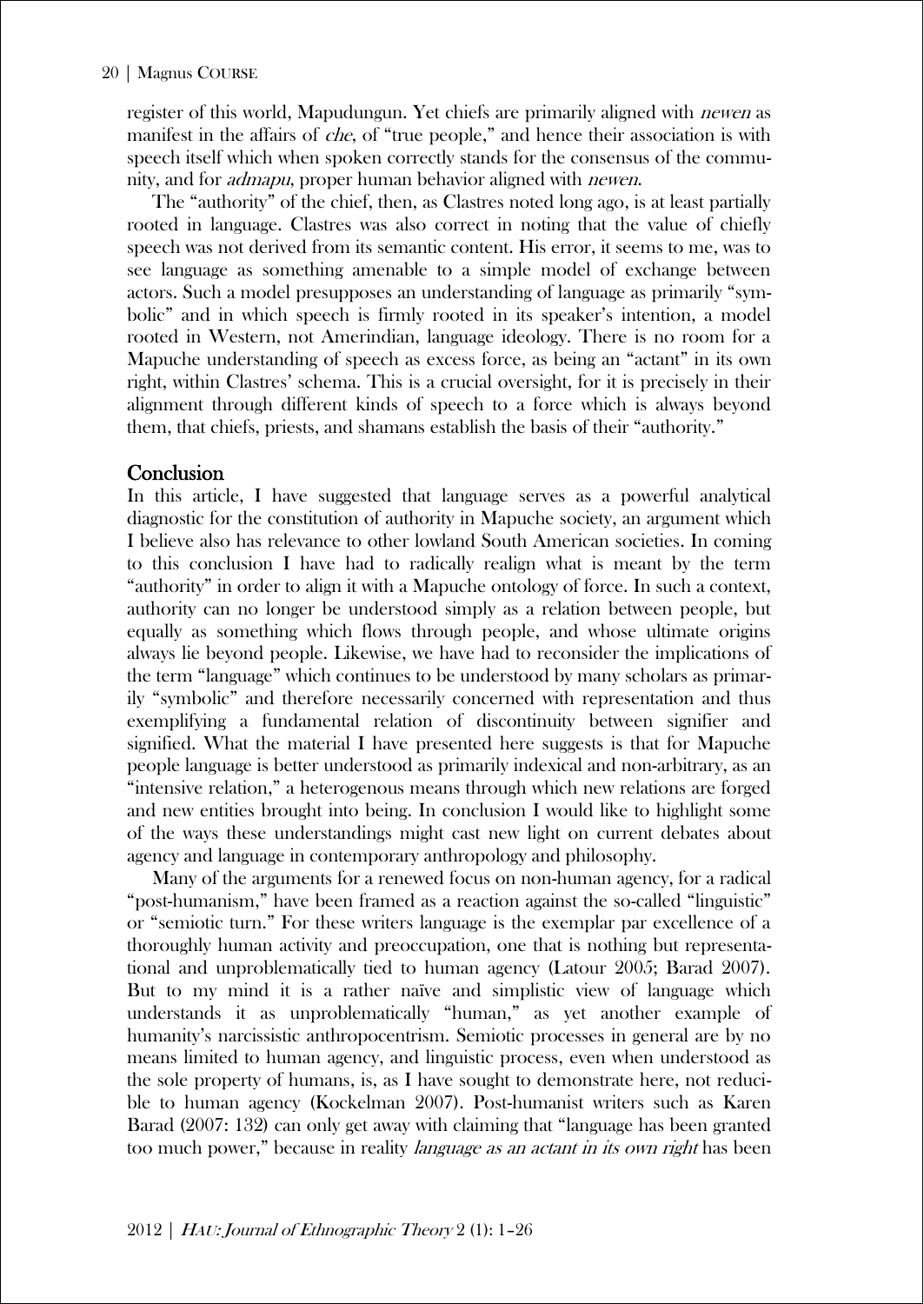accorded none. We seem to have thrown out the linguistic baby with the discursive bathwater.

To include language wholly and unproblematically in arguments against representation is to mistakenly understand language as nothing but representational. In their railings against the linguistic turn, many of the writers concerned with developing a post-humanistic approach, are in fact revealing a particularly Western language ideology, one which positions language as wholly within the realm of human agency, as "what identifies 'the subject' and differentiates him or her from other entities" (Navaro-Yashin 2009: 9). It seems to me, however, that if we take alternative ideologies of language like that of the Mapuche described above seriously, that language is a process with an "excess agency" necessarily beyond human intentionality, then language can, rather than being an obstacle which needs to be overcome, be yet still further ammunition for the argument such posthumanist writers wish to put forward: the intrinsic inter-connectedness of agents, both human and non-human, both entity and process.

In an Amerindian world constituted by continuity of subjectivity, of "humanity", then knowledge proceeds on the basis of understanding what is "human" about things which at first sight appear to be other than human, other than subjectivities (Viveiros de Castro 2004). In this essay I have tried to follow Mapuche people in extending this kind of analysis beyond material entities such as animals, rocks, and plants, to the very process of language itself, to understand the ways in which in certain contexts language comes to be seen as its own force, continuous with the other forces of which the cosmos is composed. To understand why language itself might be understood by Mapuche people as an "agential" process moves the debate about "agency" a step further away from our Western predilection for "entities" and other static forms of being and towards an understanding of agency appropriate to the ontologies of becoming so central in the Americas and elsewhere.

#### Acknowledgments

I would like to express my thanks to the many people in Piedra Alta and Isla Huapi who helped me begin to understand *ngillatun*. Further help came in the form of comments from Ana Mariella Bacigalupo, Ellen Basso, Cristobal Bonelli, Pedro Cesarino, Girish Daswani, Marcelo González, Stéphane Gros, Maya Mayblin, Renato Sztutman, Eduardo Viveiros de Castro, and two anonymous reviewers for *HAU*. Earlier versions of this paper were presented to the Social Anthropology Seminar at University College London, and the Social Anthropology Seminar at the School of Oriental and African Studies. I am grateful to the participants at both of these events for their comments and suggestions.

#### References

- Abu Lughod, Lila. 1990. "The romance of resistance: Tracing transformations of power through bedouin women." [American Ethnologist](http://www.jstor.org/action/showPublication?journalCode=amerethn) 17 (1): 41-55.
- Alonqueo, Martín. 1979. Instituciones religiosas del pueblo mapuche. Santiago: Editorial Nueva Universidad.
- Augusta, Fray José Felix. (1910) 1991. Lecturas araucanas. Temuco: Editorial Kushe.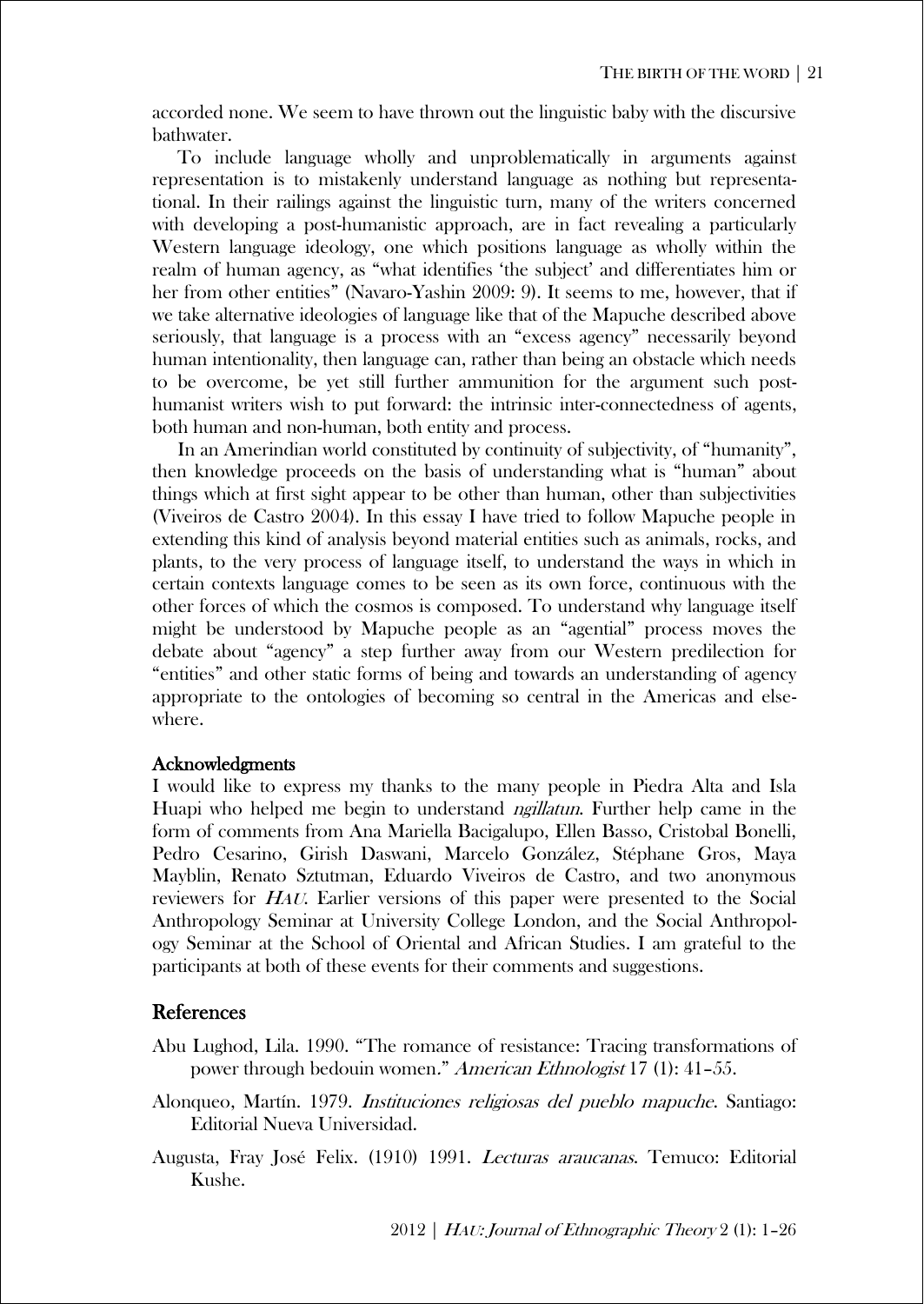Austin, John L. 1962. How to do things with words. Oxford: Clarendon.

- Bacigalupo, Ana Mariella. 1995. "Renouncing shamanistic practice: The conflict of individual and culture experienced by a Mapuche Machi." Anthropology of Consciousness 6 (3): 1–16.
- ———.1995b. "El Rol Sacerdotal de la Machi en los Valles Centrales de la Araucanía." In Modernización o sabiduría en tierra Mapuche?, edited by A. Marileo, A. M. Bacigalupo, R. Salas, R. Curivil, C. Parker, and A. Saavedra, 51–98. Santiago: Ediciones San Pablo.
- ———. 1997. "Las múltiples máscaras de Ngünechen: Las batallas ontológicas y semánticas del ser supremo Mapuche en Chile." Journal of Latin American Lore 20 (1): 173–204.
- ———. 2004a. "The Mapuche man who became a woman shaman: Selfhood, gender transgression, and competing cultural norms." American Ethnologist 31 (3): 440–457.
- ———. 2004b. "The struggle for Machi masculinities: Colonial politics of gender, sexuality and power in Chile." *Ethnohistory* 51 (3): 489-533.
- ——— 2007. Shamans of the foye tree: Gender, power, and healing among the Chilean Mapuche. Austin, TX: University of Texas Press.
- ———. 2010. "The life, death, and rebirth of a Mapuche shaman: Remembering, forgetting and the willful transformation of memory." Journal of Anthropological Research 66 (1): 97–119.
- Barad, Karen. 2007. Meeting the universe halfway: Quantum physics and the entanglement of matter and meaning. Durham, NC: Duke University Press.
- Barbosa, Gustavo. 2004. "A socialidade contra o estado: A antropologia de Pierre Clastres." Revista de Antropologia 47 (2): 529–576.
- Barreto, Oscar. 1992. Fenomenología de la religiosidad mapuche. Buenos Aires: Centro Salesiano de Estudios.
- Bengoa, José. 2002. Historia de los antiguos mapuches del sur: Desde antes de la llegada de los españoles hasta las paces de Quilín. Santiago: Editorial Catalonia.
- Boccara, Guillaume. 1998. Guerre et ethnogenèse Mapuche dans le Chili colonial: l'invention du soi. Paris: L'Harmattan.
- Casamiquela, Rodolfo. 1964. Estudio del ngillatun y la religion Araucana. Bahia Blanca: Universidad Nacional del Sur.
- Clastres, Pierre. (1974) 1987. Society against the State, translated by Robert Hurley. New York: Zone Books.
- Course, Magnus. 2007. "Death, biography, and the Mapuche person." Ethnos 72 (1): 77–101.
- ———. 2008. "Estruturas de diferença no palin, esporte Mapuche." Mana 14 (2): 299–328.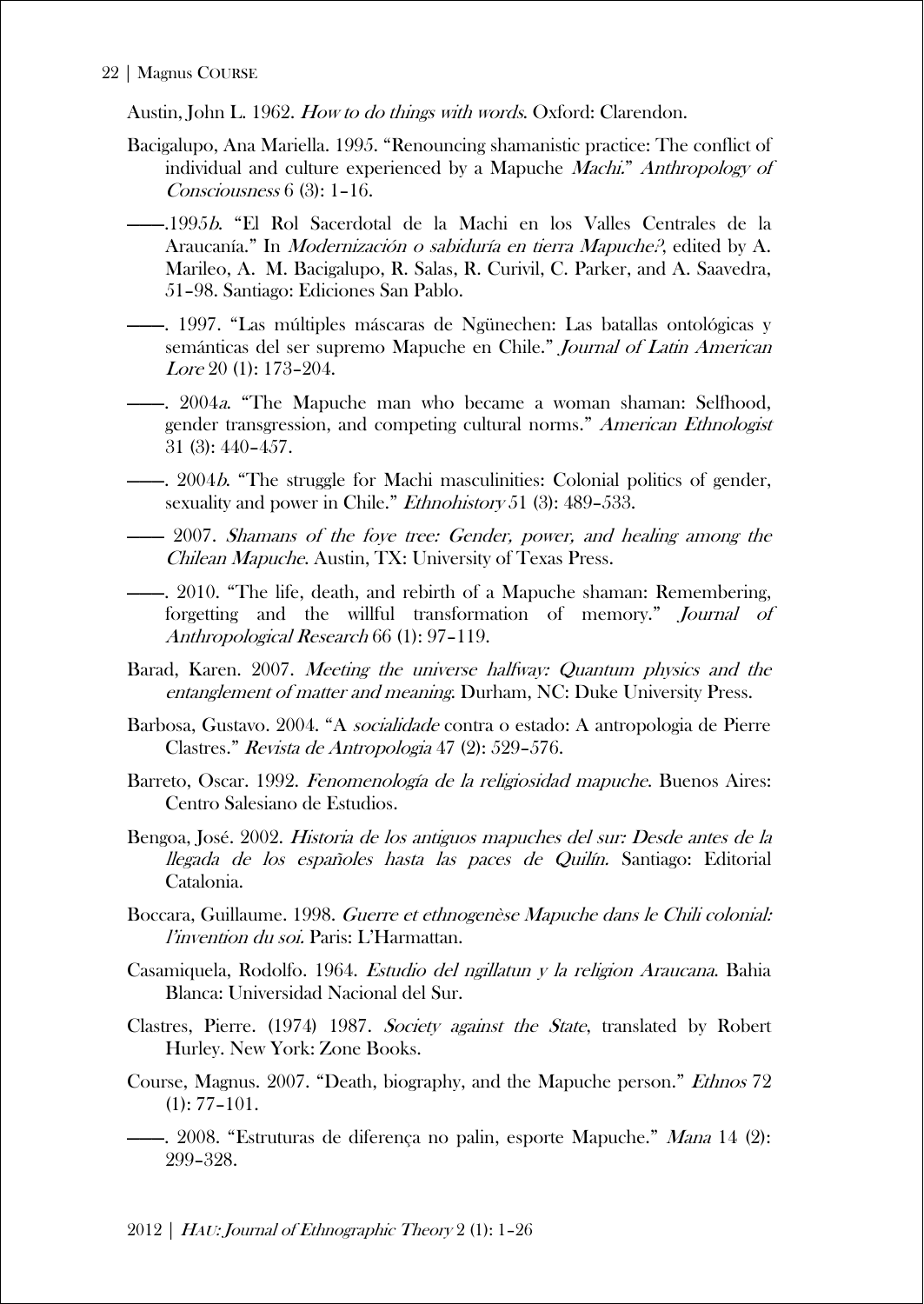- ———. 2009. "Why Mapuche sing." Journal of the Royal Anthropological Institute 15 (2): 295–313.
- <sup>-----</sup> 2011. *Becoming Mapuche: Kinship and ritual in indigenous Chile*. Urbana, IL: University of Illinois Press.

———. Forthcoming. "Speaking the devil's language: Ontological challenges to Mapuche intersubjectivity." Language & Communication.

- Crocker, J. Christopher. 1985. Vital souls: Bororo cosmology, natural symbolism, and shamanism. Tucson, AZ: University of Arizona Press.
- Deleuze, Gilles. 1983. Nietzsche and philosophy. Translated by H. Tomlinson. London: Athlone Press.
- Dillehay, Tom. 2007. Monuments, empires, and resistance: The Araucanian polity and ritual narratives. Cambridge: Cambridge University Press.
- Dowling, Jorge. 1971. Religión, chamanismo, y mitología Mapuches. Santiago: Editorial Universitaria.
- Du Bois, John. 1992. "Meaning without intention: Lessons from divination." In Responsibility and evidence in oral discourse, edited by J. Hill and J. Irvine, 48–71. Cambridge: Cambridge University Press.
- Dumont, Louis. 1985. "A modified view of our origins." In The category of the person, edited by M. Carrithers, S. Collins and S. Lukes, 93–122. Cambridge: Cambridge University Press.
- Duranti, Alessandro. 1992. "Intentions, self, and responsibility: An essay in Samoan ethnopragmatics." In Responsibility and evidence in oral discourse, edited by J. Hill and J. Irvine, 24–47. Cambridge: Cambridge University Press.
- Faron, Louis. 1964. Hawks of the sun: Mapuche morality and its ritual attributes. Pittsburgh, PA: University of Pittsburgh Press.
- Foerster, Rolf. 1993. Introducción a la religiosidad Mapuche. Santiago: Editorial Universitaria.
- ———. 1996. Jesuitas y Mapuches, 1593–1767. Santiago: Editorial Universitaria.
- Golluscio, Lucía. 2006. El pueblo Mapuche: Poéticas de pertenencia y devenir. Buenos Aires: Editorial Biblos.
- González de Nájera, Alonso. (1614) 1889. Desengaño y reparo de la guerra de Chile. Santiago: Imprenta de Ercilla.
- Grebe, María Ester. 1993. "El subsistema de los ngen en la religiosidad mapuche." Revista de Antropología Chilena 12: 45–64.
- Guevara, Tomás. 1908. Psicología del pueblo araucano. Santiago: Imprenta Cervantes.
- Hassler, Willy. 1979. Ngillatunes del Neuquén. Neuquén: Editorial Siringa.
- Hastings, Adi and Paul Manning. 2004. "Introduction: Acts of alterity." Language and Communication 24 (4): 291–311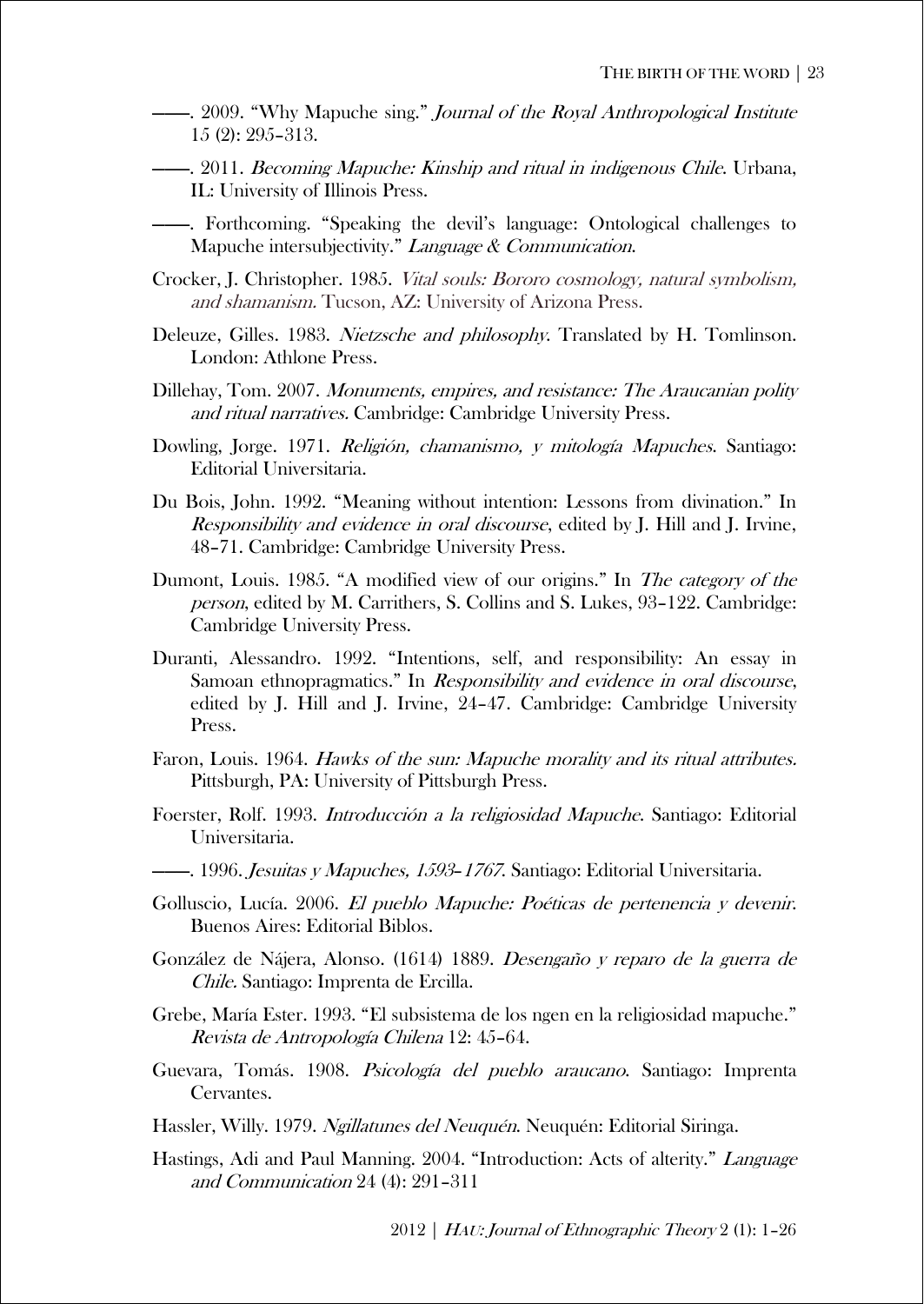- Heckenberger, Michael. 2005. The ecology of power: Culture, place, and personhood in the Southern Amazon, A.D. 1000–2000. New York: Routledge.
- Hill, Jane and Judith Irvine, 1992. Responsibility and evidence in oral discourse. Cambridge: Cambridge University Press.
- Hill, Jonathan. 1984. "Social equality and ritual hierarchy: The Arawakan Wakuénai of Venezuela." American Ethnologist 11 (3): 528–544.
- Hugh-Jones, Stephen. 1996. "Shamans, prophets, priests, and pastors." In Shamanism, history, and the state, edited by Nicholas Thomas and Caroline Humphrey, 32–75. Ann Arbor, MI: University of Michigan Press.
- Keane, Webb. 2003. "Self-Interpretation, agency, and the objects of anthropology: Reflections on a genealogy." Comparative Studies in Society and History 45 (2): 222–248.
- Kockelman, Paul. "Agency: The relation between meaning, power, and knowledge." Current Anthropology 48 (3): 375-401.
- Latcham, Ricardo. 1924. La organización social y las creencias religiosas de los antiguos araucanos. Santiago: Imprenta Cervantes.
- Latour, Bruno. 1993. We have never been modern. Harlow: Pearson Education.
- ———. 2005. Reassembling the social: an introduction to actor-network-theory. Oxford: Oxford University Press.
- Lorrain, Claire. 2000. "Cosmic reproduction, economics and politics among the Kulina of southwest Amazonia." Journal of the Royal Anthropological Institute 6 (2): 293–310.
- Mahmood, Saba. 2001. ["Feminist theory, embodiment, and the docile agent: some](http://ls.berkeley.edu/dept/anth/CA.2001.pdf)  [reflections on the Egyptian Islamic revival](http://ls.berkeley.edu/dept/anth/CA.2001.pdf)." Cultural Anthropology 6 (2): 202–236.
- Mauss, Marcel. (1938) 1985. "A category of the human mind: The notion of person, the notion of 'self'." Translated by W. D. Halls. In The category of the person, edited by M. Carrithers, S. Collins and S. Lukes, 1-25. Cambridge: Cambridge University Press.
- Navaro-Yashin, Yael. 2009. "Affective spaces, melancholic objects: Ruination and the production of anthropological knowledge." Journal of the Royal Anthropological Institute 15 (1): 1–18.
- Nietzsche, Friedrich. (1887) 2008. On the genealogy of morals: a polemic. Translated by Douglas Smith. Oxford: Oxford University Press.
- Núñez de Pineda y Bascuñán, Francisco. (1673) 1863. Cautiverio feliz y razón de las guerras dilatadas de Chile. Santiago: Colección de Historiadores de Chile.
- Overing, Joanna. 1975. The Piaroa, a people of the Orinoco Basin: a study in kinship and marriage. Oxford: Clarendon Press.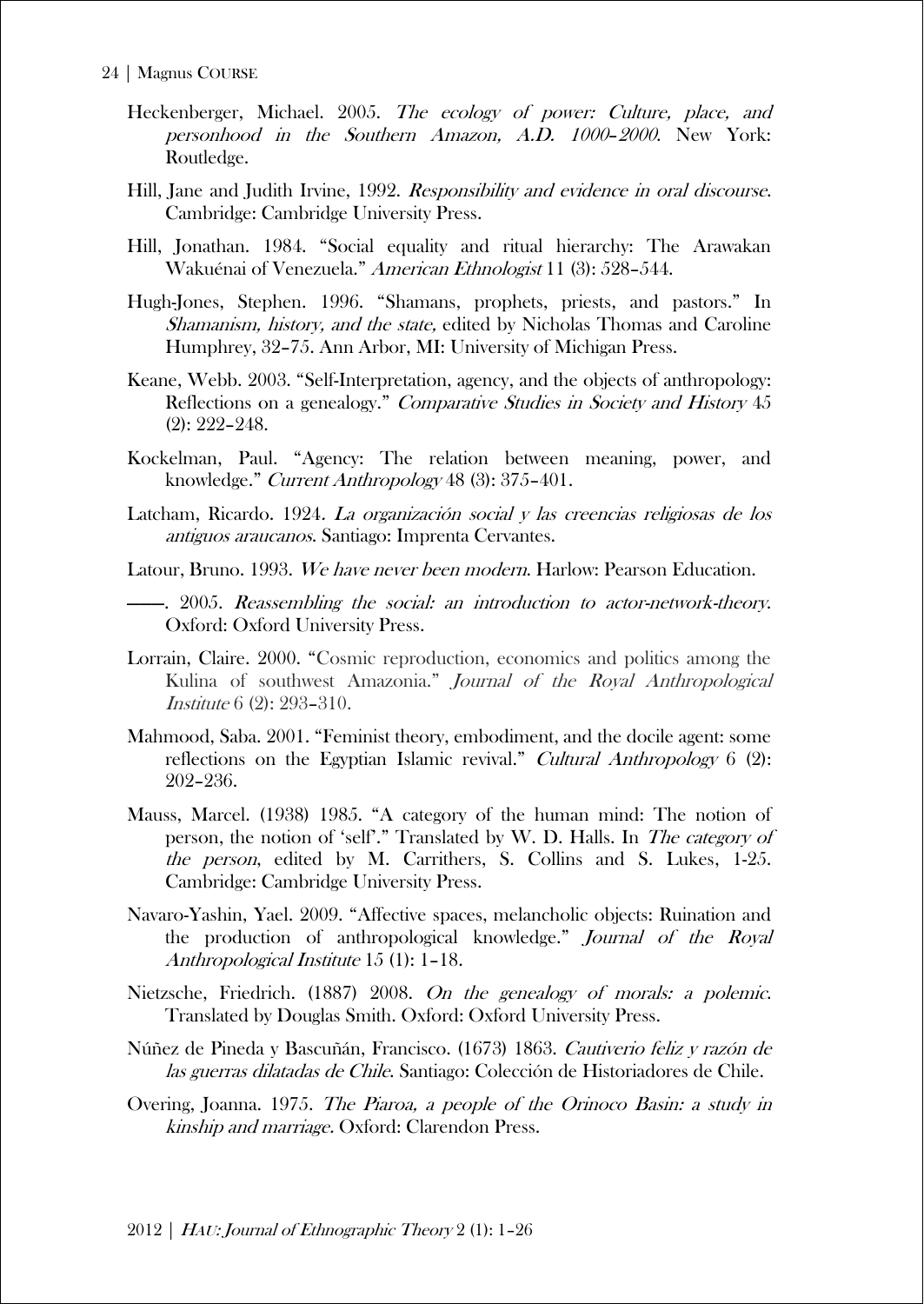- Pereda, Isabel. & Perrotta, Elena. 1994. Junta de hermanos de sangre: Un ensayo de analisis del nguillatun a traves de tiempo y espacio desde una visión huinca. Buenos Aires: Sociedad Argentina de Antropología.
- Perrone-Moisés, Beatriz & Sztutman, Renato. 2010. "Notícias de uma Certa Confederação Tamoio." Mana 16 (2): 401–433.
- Quiroga, Rodrigo. (1690) 1979. Memorias de los sucesos de la guerra de Chile. Santiago: Editorial Andres Bello.
- Richardson, John. 1996. "Nietzsche's power ontology." In Nietzsche: Oxford readings in philosophy, edited by John Richardson and Brian Leiter, 150– 185. Oxford: Oxford University Press.
- Rival, Laura. 2005. "Soul, body and gender among the Huaorani of Amazonian Ecuador." Ethnos 70 (3): 285–310.
- Robbins, Joel and Rumsey, Alan. 2008. "Introduction: Cultural and linguistic Anthropology and the opacity of other minds." Special Issue of Anthropological Quarterly 81 (2): 407–420.
- Robles, Eulogio. (1910) 1942. Costumbres y creencias araucanas. Santiago: Ediciones de la Universidad de Chile.
- Rosaldo, Michelle. 1982. "The Things we do with words: Ilongot speech acts and speech act theory in philosophy." Language in Society 11 (2): 203-237.
- Rosales, Diego de. (1674) 1989. Historia general del Reino de Chile. Santiago: Editorial Andres Bello.
- Santos Granero, Fernando. 1986. "Power, ideology and the ritual of production in Lowland South America." *Journal of the Royal Anthropological Institute 21* (4): 657–679
- Schindler, Helmut. 2006. Acerca de la espiritualidad Mapuche. Munich: Martin Meidenbauer Verlagsbuchhandlung.
- Tambiah, Stanley. 1968. "The magical power of words." Man 3 (2): 175–208.
- Taylor, Charles. 1995. Philosophical arguments. Cambridge, MA: Harvard University Press.
- Titiev, Mischa. 1951. Araucanian culture in transition. Ann Arbor, MI: University of Michigan Press.
- Valdivia, Luís de. (1606) 1887. Arte y gramática general de la lengua que corre en todo el reyno de Chile con un vocabulario y confesionario. Facsimile Edition. Leipzig: Platzmann.
- Vilaça, Aparecida. 2005. "Chronically unstable bodies: Reflections on Amazonian corporealities." Journal of the Royal Anthropological Institute 11 (3): 445– 464.
- Viveiros de Castro, Eduardo. 1998. "Cosmological deixis and Amerindian perspectivism." Journal of the Royal Anthropological Institute 4 (3): 469–488.